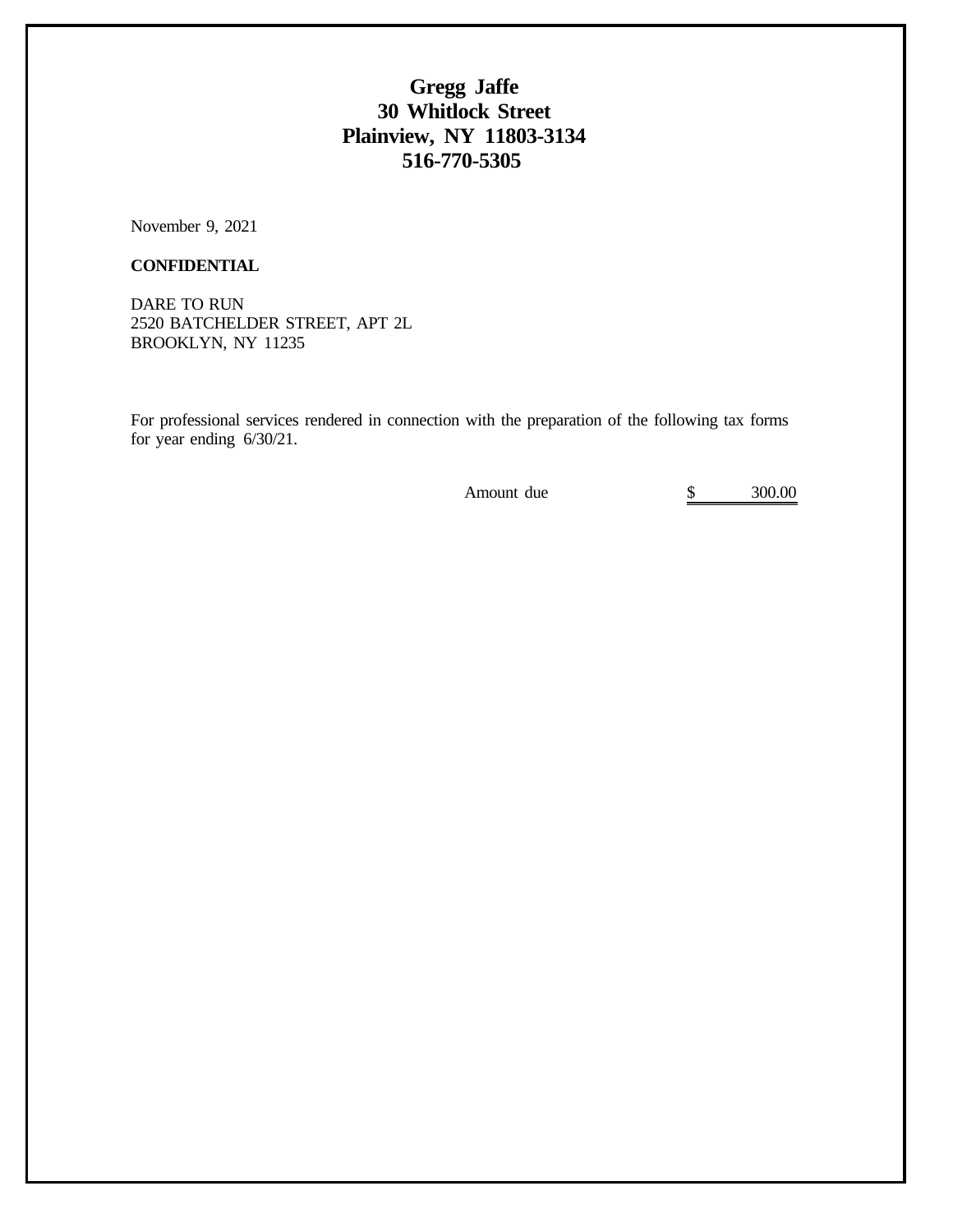### **Filing Instructions**

### **DARE TO RUN**

# **Short Form Exempt Organization Tax Return**

## **Taxable Year Ended June 30, 2021**

- **Date Due:** November 15, 2021
- **Remittance:** None is required. Your Form 990-EZ for the tax year ended 6/30/21 shows no balance due.
- **Signature:** You are using a Personal Identification Number (PIN) for signing your return electronically. Form 8879-EO, IRS *e-file* Signature Authorization for an Exempt Organization should be signed and dated by an authorized officer of the organization and returned to:

Gregg Jaffe 30 Whitlock Street Plainview, NY 11803-3134

#### *Important:* **Your return will not be filed with the IRS until the signed Form 8879-EO has been received by this office.**

**Other:** Your return is being filed electronically with the IRS and is not required to be mailed. If you Mail a paper copy of your return to the IRS it will delay the processing of your return.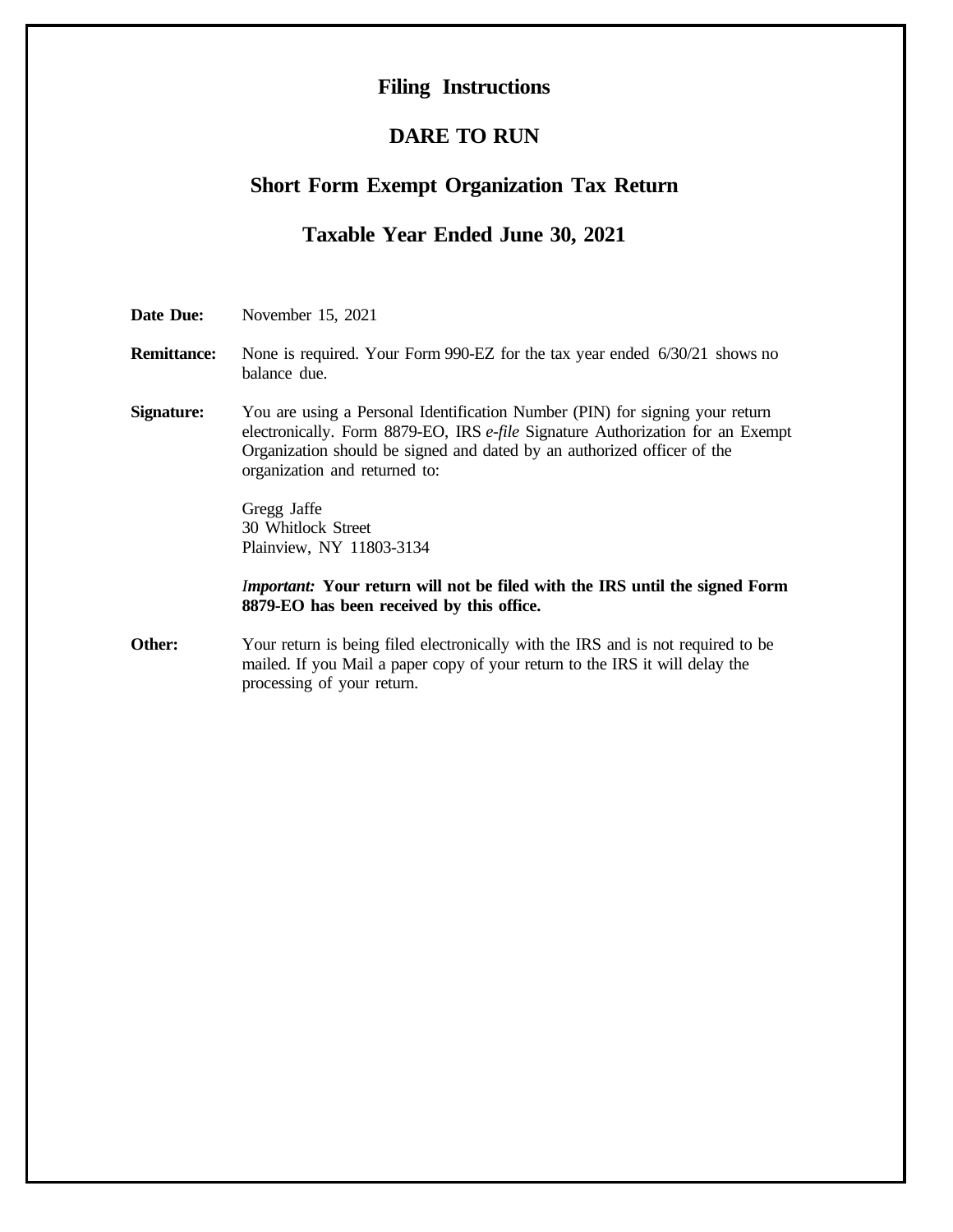| 8879-EO<br>Form                                                                  |                                                                                                                                                                                                                                       | OMB No. 1545-0047                                 |                                 |
|----------------------------------------------------------------------------------|---------------------------------------------------------------------------------------------------------------------------------------------------------------------------------------------------------------------------------------|---------------------------------------------------|---------------------------------|
|                                                                                  | for an Exempt Organization<br>7/01<br>$\ldots$ , 2020, and ending $\ldots$ .<br>For calendar year 2020, or fiscal year beginning                                                                                                      | $6/30_{20}$ 21                                    |                                 |
| Department of the Treasury                                                       |                                                                                                                                                                                                                                       | 2020                                              |                                 |
| Internal Revenue Service<br>Name of exempt organization or person subject to tax | u Go to www.irs.gov/Form8879EO for the latest information.                                                                                                                                                                            | Taxpayer identification number                    |                                 |
|                                                                                  | DARE TO RUN                                                                                                                                                                                                                           | 82-2689047                                        |                                 |
| Name and title of officer or person subject to tax                               | <b>SUISSA</b><br><b>RACHELLE</b>                                                                                                                                                                                                      |                                                   |                                 |
|                                                                                  | FOUNDER & PRESIDENT                                                                                                                                                                                                                   |                                                   |                                 |
| Part I                                                                           | Type of Return and Return Information (Whole Dollars Only)                                                                                                                                                                            |                                                   |                                 |
|                                                                                  | Check the box for the return for which you are using this Form 8879-EO and enter the applicable amount, if any, from the return. If you                                                                                               |                                                   |                                 |
|                                                                                  | check the box on line 1a, 2a, 3a, 4a, 5a, 6a, or 7a below, and the amount on that line for the return being filed with this form was                                                                                                  |                                                   |                                 |
|                                                                                  | blank, then leave line 1b, 2b, 3b, 4b, 5b, 6b, or 7b, whichever is applicable, blank (do not enter -0-). But, if you entered -0- on the                                                                                               |                                                   |                                 |
|                                                                                  | return, then enter -0- on the applicable line below. Do not complete more than one line in Part I.                                                                                                                                    |                                                   |                                 |
| 1a Form 990 check here ▶                                                         | Total revenue, if any (Form 990, Part VIII, column (A), line 12)<br>b                                                                                                                                                                 | 1b                                                |                                 |
| 2a Form 990-EZ check here ▶                                                      | X                                                                                                                                                                                                                                     | 2 <sub>b</sub>                                    | 19,666                          |
| 3a Form 1120-POL check here                                                      |                                                                                                                                                                                                                                       | 3b                                                |                                 |
| 4a Form 990-PF check here $\blacktriangleright$                                  | <b>b</b> Tax based on investment income (Form 990-PF, Part VI, line 5)                                                                                                                                                                | 4b                                                |                                 |
| 5a Form 8868 check here $\blacktriangleright$                                    |                                                                                                                                                                                                                                       | 5b                                                |                                 |
| 6a Form 990-T check here                                                         |                                                                                                                                                                                                                                       | 6b                                                |                                 |
| 7a Form 4720 check here $\blacktriangleright$                                    |                                                                                                                                                                                                                                       | 7b                                                |                                 |
| Part II                                                                          | Declaration and Signature Authorization of Officer or Person Subject to Tax<br>Under penalties of perjury, I declare that $ X $ I am an officer of the above organization or $  \cdot  $ I am a person subject to tax with respect to |                                                   |                                 |
|                                                                                  |                                                                                                                                                                                                                                       |                                                   | and that I have examined a copy |
| (name of organization)                                                           | , $(EIN)$<br>of the 2020 electronic return and accompanying schedules and statements, and, to the best of my knowledge and belief, they are                                                                                           |                                                   |                                 |
|                                                                                  | true, correct, and complete. I further declare that the amount in Part I above is the amount shown on the copy of the electronic return.                                                                                              |                                                   |                                 |
|                                                                                  | I consent to allow my intermediate service provider, transmitter, or electronic return originator (ERO) to send the return to the IRS and                                                                                             |                                                   |                                 |
|                                                                                  | to receive from the IRS (a) an acknowledgement of receipt or reason for rejection of the transmission, (b) the reason for any delay in                                                                                                |                                                   |                                 |
|                                                                                  | processing the return or refund, and (c) the date of any refund. If applicable, I authorize the U.S. Treasury and its designated Financial                                                                                            |                                                   |                                 |
|                                                                                  | Agent to initiate an electronic funds withdrawal (direct debit) entry to the financial institution account indicated in the tax preparation                                                                                           |                                                   |                                 |
|                                                                                  | software for payment of the federal taxes owed on this return, and the financial institution to debit the entry to this account. To revoke                                                                                            |                                                   |                                 |
|                                                                                  | a payment, I must contact the U.S. Treasury Financial Agent at 1-888-353-4537 no later than 2 business days prior to the payment                                                                                                      |                                                   |                                 |
|                                                                                  | (settlement) date. I also authorize the financial institutions involved in the processing of the electronic payment of taxes to receive                                                                                               |                                                   |                                 |
|                                                                                  | confidential information necessary to answer inquiries and resolve issues related to the payment. I have selected a personal                                                                                                          |                                                   |                                 |
|                                                                                  | identification number (PIN) as my signature for the electronic return and, if applicable, the consent to electronic funds withdrawal.                                                                                                 |                                                   |                                 |
| PIN: check one box only                                                          |                                                                                                                                                                                                                                       |                                                   |                                 |
|                                                                                  |                                                                                                                                                                                                                                       |                                                   |                                 |
| x <br>I authorize _                                                              | Gregg Jaffe<br>to enter my PIN                                                                                                                                                                                                        | 12345                                             | as my signature                 |
|                                                                                  | ERO firm name                                                                                                                                                                                                                         | Enter five numbers, but<br>do not enter all zeros |                                 |
|                                                                                  |                                                                                                                                                                                                                                       |                                                   |                                 |
|                                                                                  | on the tax year 2020 electronically filed return. If I have indicated within this return that a copy of the return is being filed with a                                                                                              |                                                   |                                 |
|                                                                                  | state agency(ies) regulating charities as part of the IRS Fed/State program, I also authorize the aforementioned ERO to enter my<br>PIN on the return's disclosure consent screen.                                                    |                                                   |                                 |
|                                                                                  |                                                                                                                                                                                                                                       |                                                   |                                 |
|                                                                                  | As an officer or person subject to tax with respect to the organization, I will enter my PIN as my signature on the tax year 2020                                                                                                     |                                                   |                                 |
|                                                                                  | electronically filed return. If I have indicated within this return that a copy of the return is being filed with a state agency(ies)                                                                                                 |                                                   |                                 |
|                                                                                  | regulating charities as part of the IRS Fed/State program, I will enter my PIN on the return's disclosure consent screen.                                                                                                             |                                                   |                                 |
| Signature of officer or person subject to tax $\}$                               | Date                                                                                                                                                                                                                                  | 11/03/21                                          |                                 |
| Part III                                                                         | <b>Certification and Authentication</b>                                                                                                                                                                                               |                                                   |                                 |
|                                                                                  | <b>ERO's EFIN/PIN.</b> Enter your six-digit electronic filing identification                                                                                                                                                          |                                                   |                                 |
|                                                                                  | number (EFIN) followed by your five-digit self-selected PIN.                                                                                                                                                                          |                                                   | 12495411803                     |
|                                                                                  |                                                                                                                                                                                                                                       |                                                   | Do not enter all zeros          |
|                                                                                  |                                                                                                                                                                                                                                       |                                                   |                                 |
|                                                                                  | I certify that the above numeric entry is my PIN, which is my signature on the 2020 electronically filed return indicated above. I confirm                                                                                            |                                                   |                                 |
|                                                                                  | that I am submitting this return in accordance with the requirements of Pub. 4163, Modernized e-File (MeF) Information for Authorized                                                                                                 |                                                   |                                 |
| IRS e-file Providers for Business Returns.                                       |                                                                                                                                                                                                                                       |                                                   |                                 |
| ERO's signature                                                                  | Date $\}$                                                                                                                                                                                                                             | 11/03/21                                          |                                 |
|                                                                                  |                                                                                                                                                                                                                                       |                                                   |                                 |
|                                                                                  | <b>ERO Must Retain This Form - See Instructions</b>                                                                                                                                                                                   |                                                   |                                 |
|                                                                                  | Do Not Submit This Form to the IRS Unless Requested To Do So                                                                                                                                                                          |                                                   |                                 |
|                                                                                  | For Paperwork Reduction Act Notice, see back of form.                                                                                                                                                                                 |                                                   | Form 8879-EO (2020)             |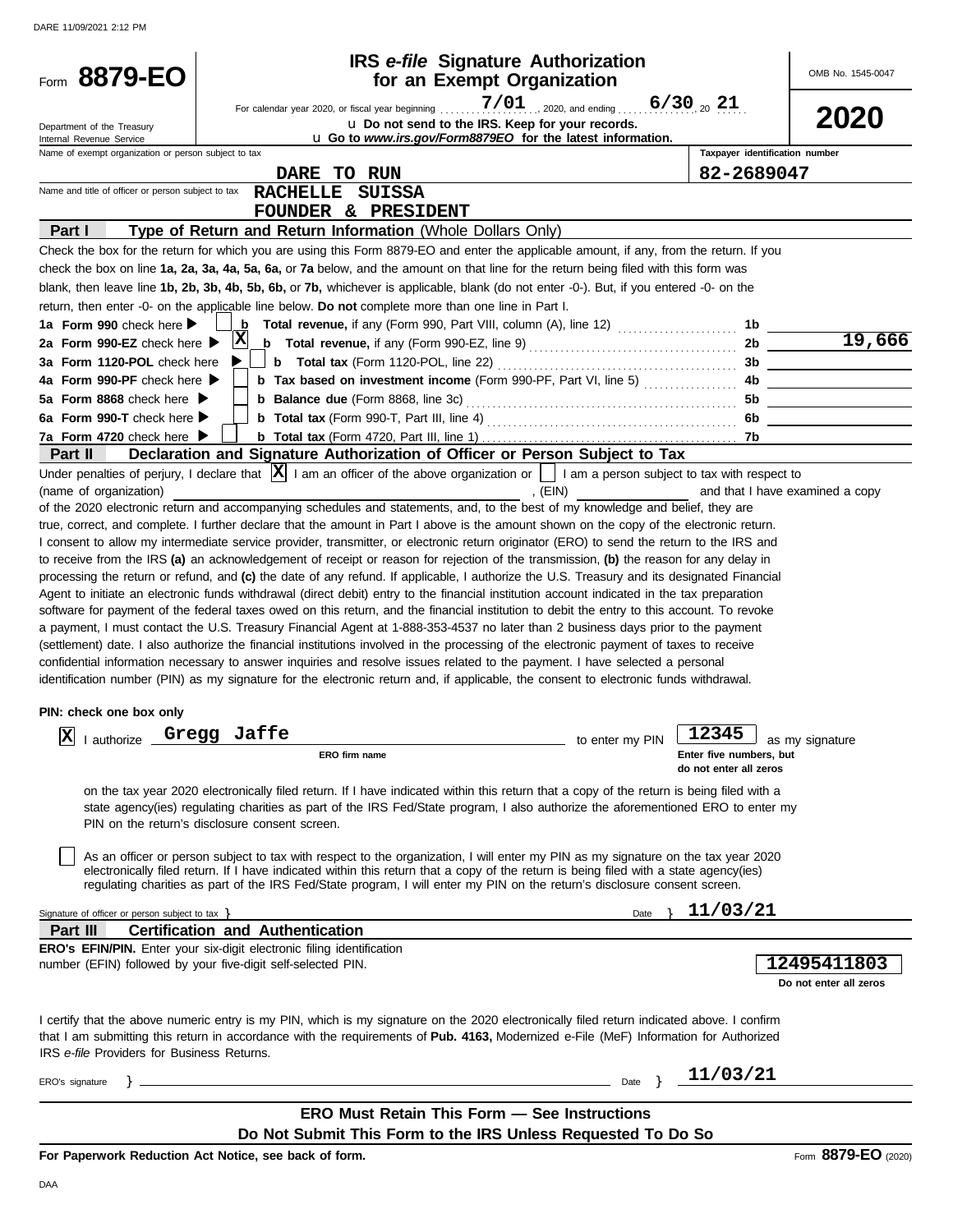DARE 11/09/2021 2:12 PM

|                   |                |                            | <b>Short Form</b>                                                                                                                                                                                                             |                    | OMB No. 1545-0047                                               |  |  |
|-------------------|----------------|----------------------------|-------------------------------------------------------------------------------------------------------------------------------------------------------------------------------------------------------------------------------|--------------------|-----------------------------------------------------------------|--|--|
|                   |                | Form 990-EZ                | <b>Return of Organization Exempt From Income Tax</b><br>Under section 501(c), 527, or 4947(a)(1) of the Internal Revenue Code (except private foundations)                                                                    |                    | 2020                                                            |  |  |
|                   |                |                            | } Do not enter social security numbers on this form, as it may be made public.                                                                                                                                                |                    | <b>Open to Public</b>                                           |  |  |
|                   |                | Department of the Treasury | }Go to www.irs.gov/Form990EZ for instructions and the latest information.                                                                                                                                                     |                    | Inspection                                                      |  |  |
|                   |                | Internal Revenue Service   | For the 2020 calendar year, or tax year beginning $07/01/20$ , and ending<br>06/30/21                                                                                                                                         |                    |                                                                 |  |  |
| в                 |                | Check if applicable:       | C Name of organization                                                                                                                                                                                                        |                    | D Employer identification number                                |  |  |
|                   | Address change |                            |                                                                                                                                                                                                                               |                    |                                                                 |  |  |
|                   | Name change    |                            | DARE TO RUN                                                                                                                                                                                                                   | 82-2689047         |                                                                 |  |  |
|                   | Initial return |                            | Number and street (or P.O. box, if mail is not delivered to street address)<br>Room/suite                                                                                                                                     | E Telephone number |                                                                 |  |  |
|                   |                | Final return/terminated    | 2520 BATCHELDER STREET, APT<br>2L                                                                                                                                                                                             |                    | 917-923-4657                                                    |  |  |
|                   | Amended return |                            | City or town, state or province, country, and ZIP or foreign postal code                                                                                                                                                      |                    | <b>F</b> Group Exemption                                        |  |  |
|                   |                | Application pending        | NY 11235<br><b>BROOKLYN</b>                                                                                                                                                                                                   | Number <b>u</b>    |                                                                 |  |  |
| G                 |                | Accounting Method:         | $ \mathbf{X} $ Accrual Other (specify) $\mathbf{u}$ ______<br>Cash<br>HTTPS://WWW.DARETORUN.ORG                                                                                                                               |                    | H Check $\mathbf{u}$ $ \mathbf{X} $ if the organization is not  |  |  |
|                   | Website:       |                            | Tax-exempt status (check only one) $ \mathbf{X}$ 501(c)(3)<br>527<br>501(c)<br>4947(a)(1) or<br>) (insert no.)                                                                                                                |                    | required to attach Schedule B<br>(Form 990, 990-EZ, or 990-PF). |  |  |
| ĸ.                |                | Form of organization:      | $ \mathbf{X} $ Corporation<br>Trust<br>Association<br>Other                                                                                                                                                                   |                    |                                                                 |  |  |
|                   |                |                            | Add lines 5b, 6c, and 7b to line 9 to determine gross receipts. If gross receipts are \$200,000 or more, or if total assets                                                                                                   |                    |                                                                 |  |  |
|                   |                |                            |                                                                                                                                                                                                                               |                    | 19,666                                                          |  |  |
|                   | Part I         |                            | Revenue, Expenses, and Changes in Net Assets or Fund Balances (see the instructions for Part I)                                                                                                                               |                    |                                                                 |  |  |
|                   |                |                            |                                                                                                                                                                                                                               |                    | X                                                               |  |  |
|                   | 1              |                            | Contributions, gifts, grants, and similar amounts received                                                                                                                                                                    | $\mathbf{1}$       | 19,666                                                          |  |  |
|                   | 2              |                            |                                                                                                                                                                                                                               | $\mathbf{2}$       |                                                                 |  |  |
|                   | 3              |                            |                                                                                                                                                                                                                               | 3                  |                                                                 |  |  |
|                   | 4              |                            |                                                                                                                                                                                                                               | 4                  |                                                                 |  |  |
|                   | 5a             |                            | 5а<br>Gross amount from sale of assets other than inventory                                                                                                                                                                   |                    |                                                                 |  |  |
|                   | b              |                            | 5b                                                                                                                                                                                                                            |                    |                                                                 |  |  |
|                   | с              |                            |                                                                                                                                                                                                                               | 5c                 |                                                                 |  |  |
|                   | 6<br>a         |                            | Gaming and fundraising events:<br>Gross income from gaming (attach Schedule G if greater than                                                                                                                                 |                    |                                                                 |  |  |
|                   |                |                            | 6a                                                                                                                                                                                                                            |                    |                                                                 |  |  |
| Revenue           | b              |                            | of contributions<br>Gross income from fundraising events (not including \$                                                                                                                                                    |                    |                                                                 |  |  |
|                   |                |                            | from fundraising events reported on line 1) (attach Schedule G if the                                                                                                                                                         |                    |                                                                 |  |  |
|                   |                |                            | sum of such gross income and contributions exceeds \$15,000)<br>6b                                                                                                                                                            |                    |                                                                 |  |  |
|                   | c              |                            | Less: direct expenses from gaming and fundraising events<br>6c                                                                                                                                                                |                    |                                                                 |  |  |
|                   |                |                            | d Net income or (loss) from gaming and fundraising events (add lines 6a and 6b and subtract                                                                                                                                   |                    |                                                                 |  |  |
|                   |                |                            |                                                                                                                                                                                                                               | 6d                 |                                                                 |  |  |
|                   | 7a             |                            | 7a                                                                                                                                                                                                                            |                    |                                                                 |  |  |
|                   | b              |                            | 7b                                                                                                                                                                                                                            |                    |                                                                 |  |  |
|                   | c<br>8         |                            | Gross profit or (loss) from sales of inventory (subtract line 7b from line 7a) [[[[[[[[[[[[[[[[[[[[[[[[[[[[[[                                                                                                                 | 7c<br>8            |                                                                 |  |  |
|                   | 9              |                            |                                                                                                                                                                                                                               | 9                  | 19,666                                                          |  |  |
|                   | 10             |                            |                                                                                                                                                                                                                               | 10                 |                                                                 |  |  |
|                   | 11             |                            |                                                                                                                                                                                                                               | 11                 |                                                                 |  |  |
|                   | 12             |                            | Salaries, other compensation, and employee benefits [11] match contains and container compensation, and employee benefits [11] match contains and contains and contains and contains and contains and contains and contains a | 12                 | 3,400                                                           |  |  |
| Expenses          | 13             |                            |                                                                                                                                                                                                                               | 13                 | 3,670                                                           |  |  |
|                   | 14             |                            |                                                                                                                                                                                                                               | 14                 | 9,182                                                           |  |  |
|                   | 15             |                            |                                                                                                                                                                                                                               | 15                 |                                                                 |  |  |
|                   | 16             |                            |                                                                                                                                                                                                                               | 16                 | 8,717                                                           |  |  |
|                   | 17             |                            |                                                                                                                                                                                                                               | 17                 | 24,969                                                          |  |  |
|                   | 18<br>19       |                            | Net assets or fund balances at beginning of year (from line 27, column (A)) (must agree with                                                                                                                                  | 18                 | $-5,303$                                                        |  |  |
|                   |                |                            |                                                                                                                                                                                                                               | 19                 | 35,170                                                          |  |  |
| <b>Net Assets</b> | 20             |                            |                                                                                                                                                                                                                               | 20                 |                                                                 |  |  |
|                   | 21             |                            |                                                                                                                                                                                                                               | 21                 | 29,867                                                          |  |  |
|                   |                |                            |                                                                                                                                                                                                                               |                    |                                                                 |  |  |

**For Paperwork Reduction Act Notice, see the separate instructions.**

Form **990-EZ** (2020)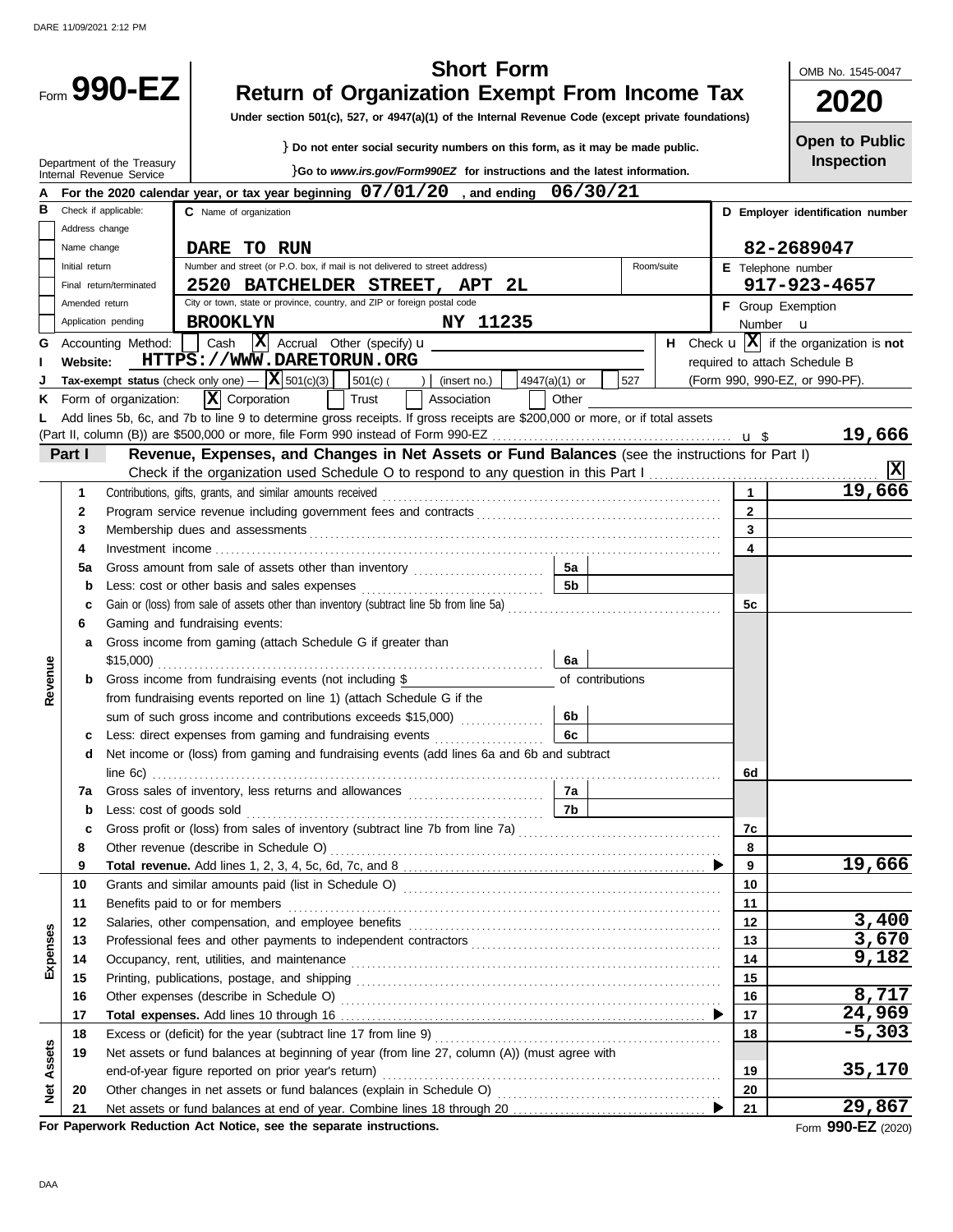DARE 11/09/2021 2:12 PM

| Form 990-EZ (2020)<br>DARE TO RUN                                                                                                                                                                                              |                               | 82-2689047                            |                                                   |            | Page 2                      |
|--------------------------------------------------------------------------------------------------------------------------------------------------------------------------------------------------------------------------------|-------------------------------|---------------------------------------|---------------------------------------------------|------------|-----------------------------|
| Part II<br><b>Balance Sheets</b> (see the instructions for Part II)                                                                                                                                                            |                               |                                       |                                                   |            |                             |
|                                                                                                                                                                                                                                |                               |                                       |                                                   |            |                             |
|                                                                                                                                                                                                                                |                               |                                       | (A) Beginning of year                             |            | (B) End of year             |
|                                                                                                                                                                                                                                |                               |                                       | 35,170                                            | 22         | 29,867                      |
| 23 Land and buildings <i>machines and contained and buildings</i>                                                                                                                                                              |                               |                                       | 0                                                 | 23         |                             |
|                                                                                                                                                                                                                                |                               |                                       | $\mathbf 0$                                       | 24         |                             |
| 25 Total assets                                                                                                                                                                                                                |                               |                                       | 35,170                                            | 25         | 29,867                      |
| 26 Total liabilities (describe in Schedule O) [[11] Content Content Content Content Content Content Content Content Content Content Content Content Content Content Content Content Content Content Content Content Content Co |                               |                                       | 0                                                 | 26         |                             |
| 27 Net assets or fund balances (line 27 of column (B) must agree with line 21)                                                                                                                                                 |                               |                                       | 35,170                                            | 27         | 29,867                      |
| Part III<br>Statement of Program Service Accomplishments (see the instructions for Part III)                                                                                                                                   |                               |                                       |                                                   |            |                             |
| Check if the organization used Schedule O to respond to any question in this Part III                                                                                                                                          |                               |                                       |                                                   |            | <b>Expenses</b>             |
| What is the organization's primary exempt purpose?                                                                                                                                                                             |                               |                                       |                                                   |            | (Required for section       |
|                                                                                                                                                                                                                                |                               |                                       |                                                   |            | $501(c)(3)$ and $501(c)(4)$ |
| TO TRAIN WOMEN HOW TO RUN FOR PUBLIC OFFICE.<br>Describe the organization's program service accomplishments for each of its three largest program services,                                                                    |                               |                                       |                                                   |            | organizations; optional for |
| as measured by expenses. In a clear and concise manner, describe the services provided, the number of                                                                                                                          |                               |                                       |                                                   |            |                             |
| persons benefited, and other relevant information for each program title.                                                                                                                                                      |                               |                                       |                                                   |            | others.)                    |
|                                                                                                                                                                                                                                |                               |                                       |                                                   |            |                             |
| DARE TO RUN FALL WOMEN'S LEADERSHIP PROGRAM - FALL 2020<br>28                                                                                                                                                                  |                               |                                       |                                                   |            |                             |
| DARE TO RUN PROVIDED 64 HOURS OF IN-PERSON INSTRUCTION FOR STUDENTS FOR THE                                                                                                                                                    |                               |                                       |                                                   |            |                             |
| FALL 2020 SEMESTER                                                                                                                                                                                                             |                               |                                       |                                                   |            |                             |
| (Grants \$                                                                                                                                                                                                                     |                               |                                       |                                                   | <b>28a</b> | 5,485                       |
| 29<br>DARE TO RUN SPRING WOMEN'S LEADERSHIP PROGAM - SPRING 2021                                                                                                                                                               |                               |                                       |                                                   |            |                             |
| DARE TO RUN PROVIDED 40 HOURS OF IN-PERSON INSTRUCTION FOR THE SPRING 2021                                                                                                                                                     |                               |                                       |                                                   |            |                             |
| SEMESTER.                                                                                                                                                                                                                      |                               |                                       |                                                   |            |                             |
| (Grants \$                                                                                                                                                                                                                     |                               |                                       |                                                   | 29a        | 3,657                       |
| 30<br>DARE TO RUN SPRING INFORMATIONAL WEBINAR FOR FALL 2020.                                                                                                                                                                  |                               |                                       |                                                   |            |                             |
| DARE TO RUN PROVIDED 2 HOURS OF INSTRUCTION FOR INTERESTED CANDIDATES WHO                                                                                                                                                      |                               |                                       |                                                   |            |                             |
| WANTED TO LEARN MORE ABOUT THE PROGARM ON THE FORM OF A WEBINAR.                                                                                                                                                               |                               |                                       |                                                   |            |                             |
| (Grants \$                                                                                                                                                                                                                     |                               |                                       |                                                   | 30a        | 726                         |
|                                                                                                                                                                                                                                |                               |                                       |                                                   |            |                             |
| (Grants \$                                                                                                                                                                                                                     |                               |                                       |                                                   | 31a        |                             |
|                                                                                                                                                                                                                                |                               |                                       | $\mathbf{u}$                                      | 32         | 9,868                       |
| List of Officers, Directors, Trustees, and Key Employees (list each one even if not compensated - see the instructions for Part IV)<br>Part IV                                                                                 |                               |                                       |                                                   |            |                             |
|                                                                                                                                                                                                                                |                               | (c) Reportable                        |                                                   |            |                             |
| (a) Name and title                                                                                                                                                                                                             | (b) Average<br>hours per week | compensation<br>(Forms W-2/1099-MISC) | (d) Health benefits,<br>contributions to employee |            | (e) Estimated amount of     |
|                                                                                                                                                                                                                                | devoted to position           | (if not paid, enter -0-)              | benefit plans, and<br>deferred compensation       |            | other compensation          |
| RACHELLE SUISSA                                                                                                                                                                                                                |                               |                                       |                                                   |            |                             |
| FOUNDER & PRESIDENT                                                                                                                                                                                                            | 40.00                         | 0                                     |                                                   | 0          | 0                           |
| <b>SANTIAGO</b><br>EDDA                                                                                                                                                                                                        |                               |                                       |                                                   |            |                             |
| PRESIDENT<br>VICE                                                                                                                                                                                                              | 10.00                         | 0                                     |                                                   | 0          | 0                           |
| <b>JOSEPHINE BOSCO</b>                                                                                                                                                                                                         |                               |                                       |                                                   |            |                             |
| <b>SECRETARY</b>                                                                                                                                                                                                               | 10.00                         | 0                                     |                                                   | 0          | 0                           |
| SHANNON FRITTS-PENNIMAN                                                                                                                                                                                                        |                               |                                       |                                                   |            |                             |
| <b>TREASURER</b>                                                                                                                                                                                                               | 15.00                         | 0                                     |                                                   | 0          | 0                           |
|                                                                                                                                                                                                                                |                               |                                       |                                                   |            |                             |
|                                                                                                                                                                                                                                |                               |                                       |                                                   |            |                             |
|                                                                                                                                                                                                                                |                               |                                       |                                                   |            |                             |
|                                                                                                                                                                                                                                |                               |                                       |                                                   |            |                             |
|                                                                                                                                                                                                                                |                               |                                       |                                                   |            |                             |
|                                                                                                                                                                                                                                |                               |                                       |                                                   |            |                             |
|                                                                                                                                                                                                                                |                               |                                       |                                                   |            |                             |
|                                                                                                                                                                                                                                |                               |                                       |                                                   |            |                             |
|                                                                                                                                                                                                                                |                               |                                       |                                                   |            |                             |
|                                                                                                                                                                                                                                |                               |                                       |                                                   |            |                             |
|                                                                                                                                                                                                                                |                               |                                       |                                                   |            |                             |
|                                                                                                                                                                                                                                |                               |                                       |                                                   |            |                             |
|                                                                                                                                                                                                                                |                               |                                       |                                                   |            |                             |
|                                                                                                                                                                                                                                |                               |                                       |                                                   |            |                             |
|                                                                                                                                                                                                                                |                               |                                       |                                                   |            |                             |
|                                                                                                                                                                                                                                |                               |                                       |                                                   |            |                             |
|                                                                                                                                                                                                                                |                               |                                       |                                                   |            |                             |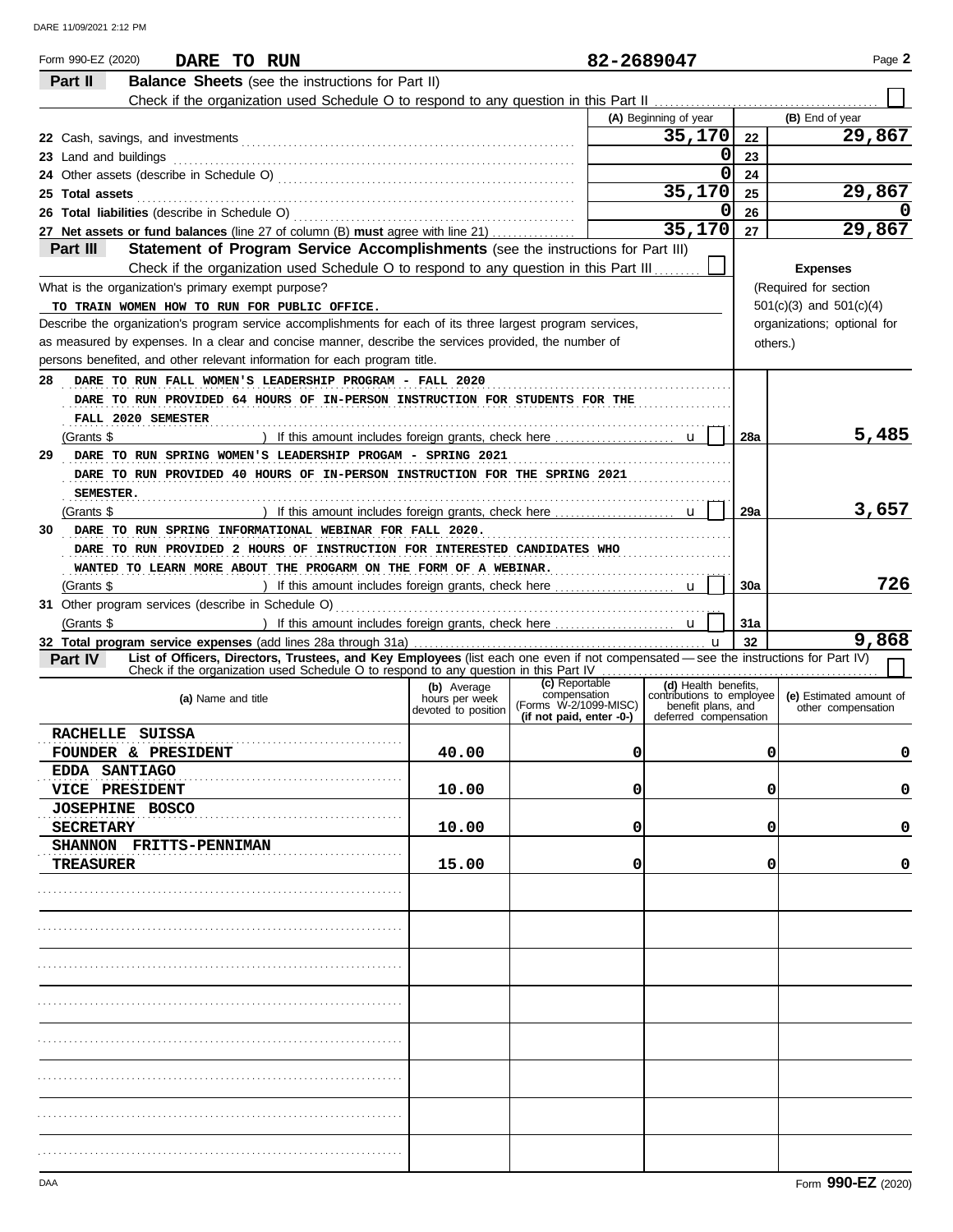DARE 11/09/2021 2:12 PM

|        | Form 990-EZ (2020)                      | DARE TO RUN |                                                                             |                                                                                                                                                                                         | 82-2689047                                                                                                                |                        |     | Page 3       |
|--------|-----------------------------------------|-------------|-----------------------------------------------------------------------------|-----------------------------------------------------------------------------------------------------------------------------------------------------------------------------------------|---------------------------------------------------------------------------------------------------------------------------|------------------------|-----|--------------|
|        | Part V                                  |             |                                                                             | Other Information (Note the Schedule A and personal benefit contract statement requirements in the                                                                                      | instructions for Part V.) Check if the organization used Schedule O to respond to any question in this Part V             |                        |     |              |
|        |                                         |             |                                                                             |                                                                                                                                                                                         |                                                                                                                           |                        | Yes | No           |
| 33     |                                         |             |                                                                             | Did the organization engage in any significant activity not previously reported to the IRS? If "Yes," provide a                                                                         |                                                                                                                           |                        |     |              |
|        |                                         |             | detailed description of each activity in Schedule O                         |                                                                                                                                                                                         |                                                                                                                           | 33                     |     | x            |
| 34     |                                         |             |                                                                             | Were any significant changes made to the organizing or governing documents? If "Yes," attach a conformed                                                                                |                                                                                                                           |                        |     |              |
|        |                                         |             |                                                                             | copy of the amended documents if they reflect a change to the organization's name. Otherwise, explain the                                                                               |                                                                                                                           |                        |     |              |
|        | change on Schedule O. See instructions  |             |                                                                             |                                                                                                                                                                                         |                                                                                                                           | 34                     |     | x            |
| 35a    |                                         |             |                                                                             | Did the organization have unrelated business gross income of \$1,000 or more during the year from business<br>activities (such as those reported on lines 2, 6a, and 7a, among others)? |                                                                                                                           |                        |     | X            |
|        |                                         |             |                                                                             |                                                                                                                                                                                         | If "Yes" to line 35a, has the organization filed a Form 990-T for the year? If "No," provide an explanation in Schedule O | 35a<br>35 <sub>b</sub> |     |              |
| b<br>с |                                         |             |                                                                             | Was the organization a section $501(c)(4)$ , $501(c)(5)$ , or $501(c)(6)$ organization subject to section $6033(e)$ notice,                                                             |                                                                                                                           |                        |     |              |
|        |                                         |             |                                                                             |                                                                                                                                                                                         |                                                                                                                           | 35c                    |     | X            |
| 36     |                                         |             |                                                                             | Did the organization undergo a liquidation, dissolution, termination, or significant disposition of net assets                                                                          |                                                                                                                           |                        |     |              |
|        |                                         |             | during the year? If "Yes," complete applicable parts of Schedule N          |                                                                                                                                                                                         |                                                                                                                           | 36                     |     | X            |
| 37a    |                                         |             |                                                                             | Enter amount of political expenditures, direct or indirect, as described in the instructions $\mathbf{u}$ $\mathbf{a}$                                                                  |                                                                                                                           |                        |     |              |
| b      |                                         |             | Did the organization file Form 1120-POL for this year?                      |                                                                                                                                                                                         |                                                                                                                           | 37b                    |     | X            |
| 38a    |                                         |             |                                                                             | Did the organization borrow from, or make any loans to, any officer, director, trustee, or key employee; or were                                                                        |                                                                                                                           |                        |     |              |
|        |                                         |             |                                                                             | any such loans made in a prior year and still outstanding at the end of the tax year covered by this return?                                                                            |                                                                                                                           | <b>38a</b>             |     | x            |
|        |                                         |             |                                                                             | If "Yes," complete Schedule L, Part II, and enter the total amount involved                                                                                                             | 38b                                                                                                                       |                        |     |              |
| 39     | Section 501(c)(7) organizations. Enter: |             |                                                                             |                                                                                                                                                                                         |                                                                                                                           |                        |     |              |
| а      |                                         |             | Initiation fees and capital contributions included on line 9                |                                                                                                                                                                                         | 39a                                                                                                                       |                        |     |              |
| b      |                                         |             |                                                                             |                                                                                                                                                                                         | 39b                                                                                                                       |                        |     |              |
| 40a    |                                         |             |                                                                             | Section 501(c)(3) organizations. Enter amount of tax imposed on the organization during the year under:                                                                                 |                                                                                                                           |                        |     |              |
|        |                                         |             |                                                                             | section 4911 <b>u</b><br>3. section 4912 <b>u</b><br>3. section 4912 <b>u</b><br>3. section 4955 <b>u</b>                                                                               |                                                                                                                           |                        |     |              |
| b      |                                         |             |                                                                             | Section 501(c)(3), 501(c)(4), and 501(c)(29) organizations. Did the organization engage in any section 4958                                                                             |                                                                                                                           |                        |     |              |
|        |                                         |             |                                                                             | excess benefit transaction during the year, or did it engage in an excess benefit transaction in a prior year                                                                           |                                                                                                                           |                        |     |              |
|        |                                         |             |                                                                             | that has not been reported on any of its prior Forms 990 or 990-EZ? If "Yes," complete Schedule L, Part I                                                                               |                                                                                                                           | 40b                    |     | х            |
| c      |                                         |             |                                                                             | Section $501(c)(3)$ , $501(c)(4)$ , and $501(c)(29)$ organizations. Enter amount of tax imposed                                                                                         |                                                                                                                           |                        |     |              |
|        |                                         |             |                                                                             | on organization managers or disqualified persons during the year under sections 4912,                                                                                                   |                                                                                                                           |                        |     |              |
|        | 4955, and 4958                          |             |                                                                             |                                                                                                                                                                                         |                                                                                                                           |                        |     |              |
| d      |                                         |             |                                                                             | Section $501(c)(3)$ , $501(c)(4)$ , and $501(c)(29)$ organizations. Enter amount of tax on line                                                                                         |                                                                                                                           |                        |     |              |
|        | 40c reimbursed by the organization      |             |                                                                             | All organizations. At any time during the tax year, was the organization a party to a prohibited tax shelter                                                                            | $\mathbf{u}$ and $\mathbf{u}$ and $\mathbf{u}$ and $\mathbf{u}$                                                           |                        |     |              |
| е      |                                         |             | transaction? If "Yes," complete Form 8886-T                                 |                                                                                                                                                                                         |                                                                                                                           | 40e                    |     | х            |
| 41     |                                         |             | List the states with which a copy of this return is filed $\mathbf{u}$ None |                                                                                                                                                                                         |                                                                                                                           |                        |     |              |
| 42a    |                                         |             |                                                                             | The organization's books are in care of <b>u</b> SHANNON FRITTS-PENNIMAN                                                                                                                | Telephone no. u                                                                                                           | $607 - 227 - 3851$     |     |              |
|        |                                         |             | 249 PROSPECT LEFFERTS GARDENS                                               |                                                                                                                                                                                         |                                                                                                                           |                        |     |              |
|        | Located at <b>u BROOKLYN</b>            |             |                                                                             |                                                                                                                                                                                         | $ZIP + 4$ u<br>ΝY                                                                                                         | 11225                  |     |              |
| b      |                                         |             |                                                                             | At any time during the calendar year, did the organization have an interest in or a signature or other authority over                                                                   |                                                                                                                           |                        | Yes | No           |
|        |                                         |             |                                                                             |                                                                                                                                                                                         | a financial account in a foreign country (such as a bank account, securities account, or other financial account)?        | 42 <sub>b</sub>        |     | X            |
|        |                                         |             | If "Yes," enter the name of the foreign country $\mathbf u$                 |                                                                                                                                                                                         |                                                                                                                           |                        |     |              |
|        |                                         |             |                                                                             | See the instructions for exceptions and filing requirements for FinCEN Form 114, Report of Foreign Bank and                                                                             |                                                                                                                           |                        |     |              |
|        | Financial Accounts (FBAR).              |             |                                                                             |                                                                                                                                                                                         |                                                                                                                           |                        |     |              |
| c      |                                         |             |                                                                             |                                                                                                                                                                                         | At any time during the calendar year, did the organization maintain an office outside the United States?                  | 42c                    |     | x            |
|        |                                         |             | If "Yes," enter the name of the foreign country <b>u</b>                    |                                                                                                                                                                                         |                                                                                                                           |                        |     |              |
| 43     |                                         |             |                                                                             |                                                                                                                                                                                         |                                                                                                                           |                        |     | $\mathbf{u}$ |
|        |                                         |             |                                                                             | and enter the amount of tax-exempt interest received or accrued during the tax year [[[[[[[[[[[[[[[[[[[[[[[[[[                                                                          | 43<br>$\mathbf{u}$                                                                                                        |                        | Yes | No           |
|        |                                         |             |                                                                             | Did the organization maintain any donor advised funds during the year? If "Yes," Form 990 must be                                                                                       |                                                                                                                           |                        |     |              |
| 44а    | completed instead of Form 990-EZ        |             |                                                                             |                                                                                                                                                                                         |                                                                                                                           | 44a                    |     | X            |
| b      |                                         |             |                                                                             | Did the organization operate one or more hospital facilities during the year? If "Yes," Form 990 must be                                                                                |                                                                                                                           |                        |     |              |
|        |                                         |             |                                                                             |                                                                                                                                                                                         |                                                                                                                           | 44b                    |     | X            |
| c      |                                         |             |                                                                             |                                                                                                                                                                                         |                                                                                                                           | 44c                    |     | X            |
| d      |                                         |             |                                                                             | If "Yes" to line 44c, has the organization filed a Form 720 to report these payments? If "No," provide an                                                                               |                                                                                                                           |                        |     |              |
|        |                                         |             |                                                                             |                                                                                                                                                                                         |                                                                                                                           | 44d                    |     |              |
| 45а    |                                         |             |                                                                             | Did the organization have a controlled entity within the meaning of section 512(b)(13)?                                                                                                 |                                                                                                                           | 45a                    |     | X            |
| b      |                                         |             |                                                                             | Did the organization receive any payment from or engage in any transaction with a controlled entity within the                                                                          |                                                                                                                           |                        |     |              |
|        |                                         |             |                                                                             | meaning of section 512(b)(13)? If "Yes," Form 990 and Schedule R may need to be completed instead of                                                                                    |                                                                                                                           |                        |     |              |
|        |                                         |             |                                                                             |                                                                                                                                                                                         |                                                                                                                           | 45b                    |     | X            |

Form **990-EZ** (2020)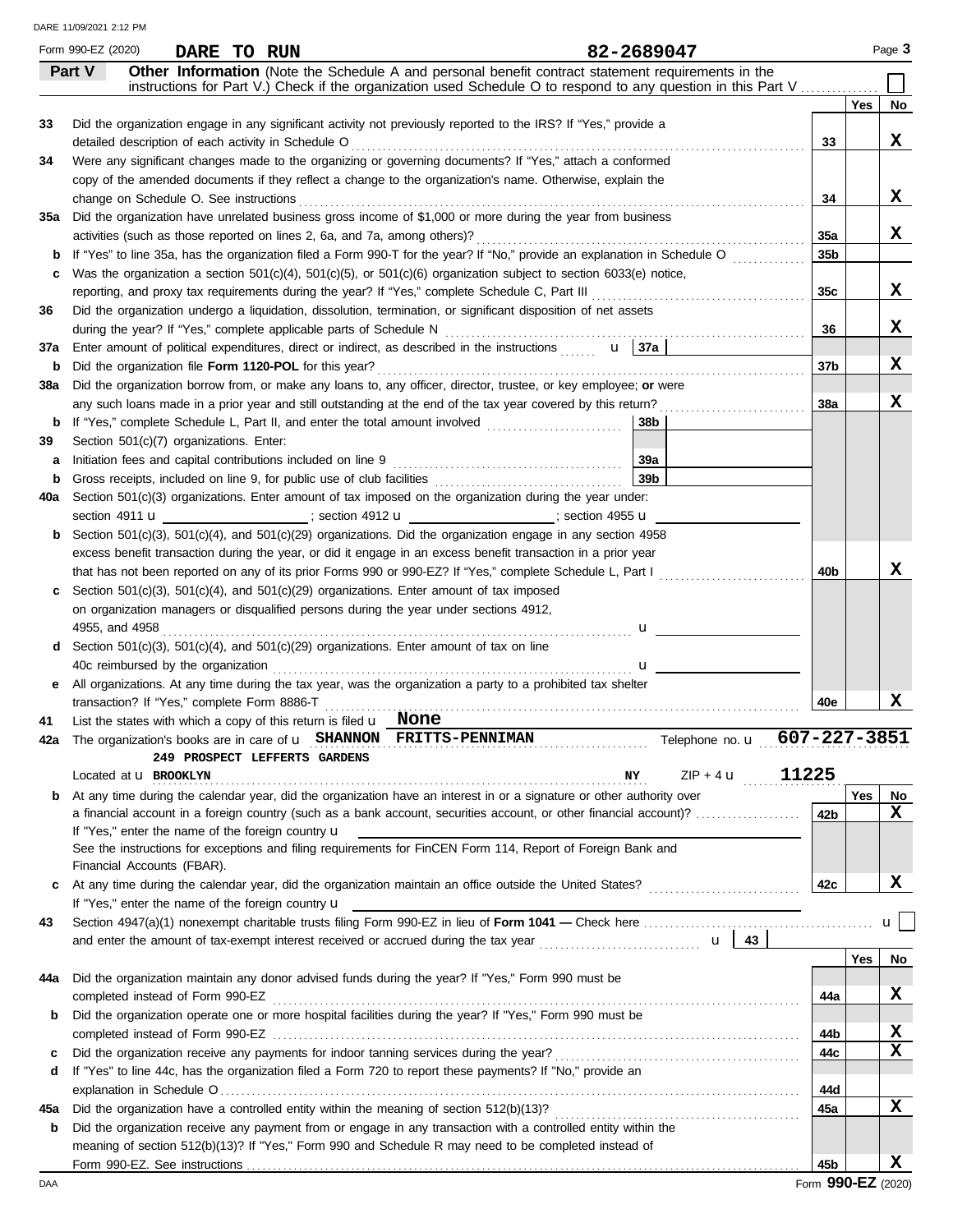|          | DARE 11/09/2021 2:12 PM                                                                                                                                                                        |                      |                              |  |                                                                    |  |                                                                                                                                                                                  |  |                |                                                                                                                                                                            |                         |             |                  |        |  |
|----------|------------------------------------------------------------------------------------------------------------------------------------------------------------------------------------------------|----------------------|------------------------------|--|--------------------------------------------------------------------|--|----------------------------------------------------------------------------------------------------------------------------------------------------------------------------------|--|----------------|----------------------------------------------------------------------------------------------------------------------------------------------------------------------------|-------------------------|-------------|------------------|--------|--|
|          | Form 990-EZ (2020)                                                                                                                                                                             |                      |                              |  | DARE TO RUN                                                        |  |                                                                                                                                                                                  |  |                | 82-2689047                                                                                                                                                                 |                         |             |                  | Page 4 |  |
| 46       |                                                                                                                                                                                                |                      |                              |  |                                                                    |  | Did the organization engage, directly or indirectly, in political campaign activities on behalf of or in opposition                                                              |  |                |                                                                                                                                                                            |                         |             | Yes              | No     |  |
|          |                                                                                                                                                                                                |                      |                              |  |                                                                    |  |                                                                                                                                                                                  |  |                |                                                                                                                                                                            |                         | 46          |                  | x      |  |
|          | Part VI                                                                                                                                                                                        |                      |                              |  | Section 501(c)(3) Organizations Only                               |  |                                                                                                                                                                                  |  |                |                                                                                                                                                                            |                         |             |                  |        |  |
|          |                                                                                                                                                                                                |                      |                              |  |                                                                    |  |                                                                                                                                                                                  |  |                | All section 501(c)(3) organizations must answer questions 47-49b and 52, and complete the tables for lines                                                                 |                         |             |                  |        |  |
|          |                                                                                                                                                                                                |                      | 50 and 51.                   |  |                                                                    |  |                                                                                                                                                                                  |  |                |                                                                                                                                                                            |                         |             |                  |        |  |
|          |                                                                                                                                                                                                |                      |                              |  |                                                                    |  |                                                                                                                                                                                  |  |                |                                                                                                                                                                            |                         |             | Yes              | No     |  |
| 47       |                                                                                                                                                                                                |                      |                              |  |                                                                    |  | Did the organization engage in lobbying activities or have a section 501(h) election in effect during the tax                                                                    |  |                |                                                                                                                                                                            |                         |             |                  |        |  |
|          |                                                                                                                                                                                                |                      |                              |  | year? If "Yes," complete Schedule C, Part II                       |  |                                                                                                                                                                                  |  |                |                                                                                                                                                                            |                         | 47          |                  | X      |  |
| 48       |                                                                                                                                                                                                |                      |                              |  |                                                                    |  |                                                                                                                                                                                  |  |                |                                                                                                                                                                            |                         | 48          |                  | X<br>x |  |
| 49a<br>b |                                                                                                                                                                                                |                      |                              |  | If "Yes," was the related organization a section 527 organization? |  |                                                                                                                                                                                  |  |                |                                                                                                                                                                            |                         | 49a<br>49b  |                  |        |  |
| 50       |                                                                                                                                                                                                |                      |                              |  |                                                                    |  |                                                                                                                                                                                  |  |                | Complete this table for the organization's five highest compensated employees (other than officers, directors, trustees, and key                                           |                         |             |                  |        |  |
|          |                                                                                                                                                                                                |                      |                              |  |                                                                    |  | employees) who each received more than \$100,000 of compensation from the organization. If there is none, enter "None."                                                          |  |                |                                                                                                                                                                            |                         |             |                  |        |  |
|          |                                                                                                                                                                                                |                      |                              |  |                                                                    |  | (b) Average                                                                                                                                                                      |  | (c) Reportable | (d) Health benefits,                                                                                                                                                       |                         |             |                  |        |  |
|          | hours per week<br>compensation<br>contributions to employee<br>(a) Name and title of each employee<br>benefit plans, and<br>devoted to position (Forms W-2/1099-MISC)<br>deferred compensation |                      |                              |  |                                                                    |  | (e) Estimated amount of<br>other compensation                                                                                                                                    |  |                |                                                                                                                                                                            |                         |             |                  |        |  |
|          | None                                                                                                                                                                                           |                      |                              |  |                                                                    |  |                                                                                                                                                                                  |  |                |                                                                                                                                                                            |                         |             |                  |        |  |
|          |                                                                                                                                                                                                |                      |                              |  |                                                                    |  |                                                                                                                                                                                  |  |                |                                                                                                                                                                            |                         |             |                  |        |  |
|          |                                                                                                                                                                                                |                      |                              |  |                                                                    |  |                                                                                                                                                                                  |  |                |                                                                                                                                                                            |                         |             |                  |        |  |
|          |                                                                                                                                                                                                |                      |                              |  |                                                                    |  |                                                                                                                                                                                  |  |                |                                                                                                                                                                            |                         |             |                  |        |  |
|          |                                                                                                                                                                                                |                      |                              |  |                                                                    |  |                                                                                                                                                                                  |  |                |                                                                                                                                                                            |                         |             |                  |        |  |
| f        |                                                                                                                                                                                                |                      |                              |  | Total number of other employees paid over \$100,000                |  |                                                                                                                                                                                  |  |                |                                                                                                                                                                            |                         |             |                  |        |  |
| 51       |                                                                                                                                                                                                |                      |                              |  |                                                                    |  | \$100,000 of compensation from the organization. If there is none, enter "None."                                                                                                 |  |                | Complete this table for the organization's five highest compensated independent contractors who each received more than                                                    |                         |             |                  |        |  |
|          |                                                                                                                                                                                                |                      |                              |  | (a) Name and business address of each independent contractor       |  |                                                                                                                                                                                  |  |                | (b) Type of service                                                                                                                                                        |                         |             | (c) Compensation |        |  |
| None     |                                                                                                                                                                                                |                      |                              |  |                                                                    |  |                                                                                                                                                                                  |  |                |                                                                                                                                                                            |                         |             |                  |        |  |
|          |                                                                                                                                                                                                |                      |                              |  |                                                                    |  |                                                                                                                                                                                  |  |                |                                                                                                                                                                            |                         |             |                  |        |  |
|          |                                                                                                                                                                                                |                      |                              |  |                                                                    |  |                                                                                                                                                                                  |  |                |                                                                                                                                                                            |                         |             |                  |        |  |
|          |                                                                                                                                                                                                |                      |                              |  |                                                                    |  |                                                                                                                                                                                  |  |                |                                                                                                                                                                            |                         |             |                  |        |  |
|          |                                                                                                                                                                                                |                      |                              |  |                                                                    |  |                                                                                                                                                                                  |  |                |                                                                                                                                                                            |                         |             |                  |        |  |
| d<br>52  |                                                                                                                                                                                                |                      |                              |  |                                                                    |  | Total number of other independent contractors each receiving over \$100,000<br>Did the organization complete Schedule A? Note: All section 501(c)(3) organizations must attach a |  |                |                                                                                                                                                                            | x                       |             |                  |        |  |
|          |                                                                                                                                                                                                | completed Schedule A |                              |  |                                                                    |  | true, correct, and complete. Declaration of preparer (other than officer) is based on all information of which preparer has any knowledge.                                       |  |                | Under penalties of perjury, I declare that I have examined this return, including accompanying schedules and statements, and to the best of my knowledge and belief, it is |                         | Yes         |                  | No     |  |
|          |                                                                                                                                                                                                |                      |                              |  |                                                                    |  |                                                                                                                                                                                  |  |                |                                                                                                                                                                            |                         |             |                  |        |  |
| Sign     |                                                                                                                                                                                                |                      | Signature of officer         |  |                                                                    |  |                                                                                                                                                                                  |  |                | Date                                                                                                                                                                       |                         |             |                  |        |  |
| Here     |                                                                                                                                                                                                |                      | <b>RACHELLE</b>              |  | SUISSA                                                             |  |                                                                                                                                                                                  |  | <b>FOUNDER</b> | PRESIDENT<br>&.                                                                                                                                                            |                         |             |                  |        |  |
|          |                                                                                                                                                                                                |                      | Type or print name and title |  |                                                                    |  |                                                                                                                                                                                  |  |                |                                                                                                                                                                            |                         |             |                  |        |  |
|          |                                                                                                                                                                                                |                      | Print/Type preparer's name   |  |                                                                    |  | Preparer's signature                                                                                                                                                             |  |                | Date                                                                                                                                                                       | Check $ \mathbf{X} $ if | <b>PTIN</b> |                  |        |  |
| Paid     |                                                                                                                                                                                                | Gregg Jaffe          |                              |  |                                                                    |  |                                                                                                                                                                                  |  |                | 11/09/21                                                                                                                                                                   | self-employed           |             | P01595872        |        |  |
| Preparer |                                                                                                                                                                                                | Firm's name $\}$     |                              |  | Gregg Jaffe                                                        |  |                                                                                                                                                                                  |  |                | Firm's $EIN$ }                                                                                                                                                             |                         |             |                  |        |  |
|          | Use Only                                                                                                                                                                                       | Firm's address $\}$  |                              |  | 30 Whitlock Street<br>Plainview, NY                                |  | 11803-3134                                                                                                                                                                       |  |                | Phone no.                                                                                                                                                                  | 516-770-5305            |             |                  |        |  |
|          |                                                                                                                                                                                                |                      |                              |  |                                                                    |  | May the IRS discuss this return with the preparer shown above? See instructions <i>constructions</i>                                                                             |  |                |                                                                                                                                                                            |                         | X Yes       |                  | No.    |  |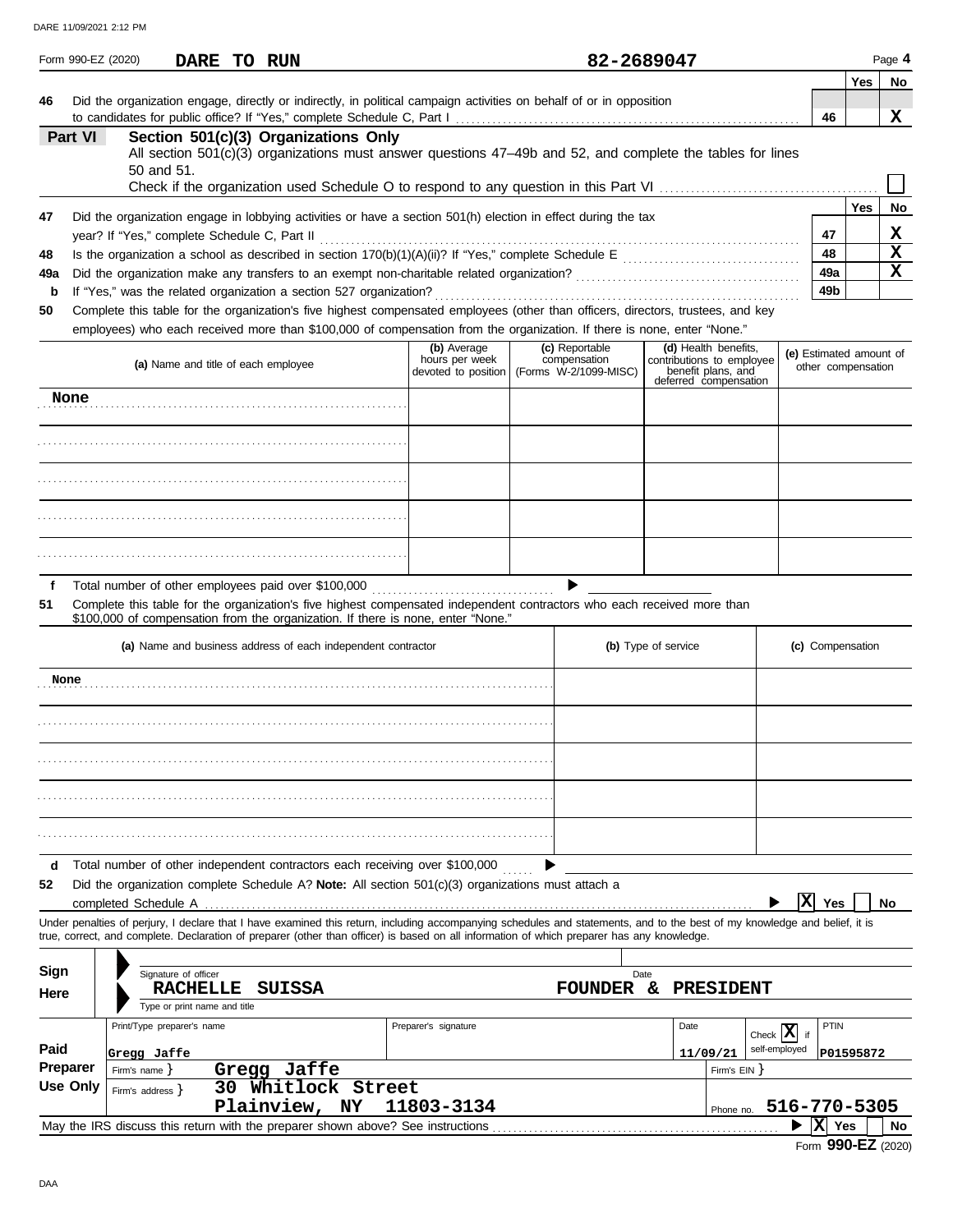| <b>SCHEDULE A</b>                                      |                                                            | <b>Public Charity Status and Public Support</b>                                                                                                                                                                                                                |     |                                       |                               | OMB No. 1545-0047                   |
|--------------------------------------------------------|------------------------------------------------------------|----------------------------------------------------------------------------------------------------------------------------------------------------------------------------------------------------------------------------------------------------------------|-----|---------------------------------------|-------------------------------|-------------------------------------|
| (Form 990 or 990-EZ)                                   |                                                            | Complete if the organization is a section $501(c)(3)$ organization or a section $4947(a)(1)$ nonexempt charitable trust.                                                                                                                                       |     |                                       |                               | 2020                                |
| Department of the Treasury<br>Internal Revenue Service |                                                            | La Attach to Form 990 or Form 990-EZ.                                                                                                                                                                                                                          |     |                                       |                               | Open to Public                      |
|                                                        |                                                            | <b>u</b> Go to www.irs.gov/Form990 for instructions and the latest information.                                                                                                                                                                                |     |                                       |                               | Inspection                          |
| Name of the organization                               | DARE TO RUN                                                |                                                                                                                                                                                                                                                                |     |                                       | 82-2689047                    | Employer identification number      |
| Part I                                                 |                                                            | Reason for Public Charity Status. (All organizations must complete this part.) See instructions.                                                                                                                                                               |     |                                       |                               |                                     |
|                                                        |                                                            | The organization is not a private foundation because it is: (For lines 1 through 12, check only one box.)                                                                                                                                                      |     |                                       |                               |                                     |
| 1                                                      |                                                            | A church, convention of churches, or association of churches described in section 170(b)(1)(A)(i).                                                                                                                                                             |     |                                       |                               |                                     |
| 2                                                      |                                                            | A school described in section 170(b)(1)(A)(ii). (Attach Schedule E (Form 990 or 990-EZ).)                                                                                                                                                                      |     |                                       |                               |                                     |
| 3                                                      |                                                            | A hospital or a cooperative hospital service organization described in section 170(b)(1)(A)(iii).                                                                                                                                                              |     |                                       |                               |                                     |
| 4                                                      |                                                            | A medical research organization operated in conjunction with a hospital described in section 170(b)(1)(A)(iii). Enter the hospital's name,                                                                                                                     |     |                                       |                               |                                     |
| city, and state:<br>5                                  |                                                            | An organization operated for the benefit of a college or university owned or operated by a governmental unit described in                                                                                                                                      |     |                                       |                               |                                     |
|                                                        | section 170(b)(1)(A)(iv). (Complete Part II.)              |                                                                                                                                                                                                                                                                |     |                                       |                               |                                     |
| 6                                                      |                                                            | A federal, state, or local government or governmental unit described in section 170(b)(1)(A)(v).                                                                                                                                                               |     |                                       |                               |                                     |
| X<br>7                                                 |                                                            | An organization that normally receives a substantial part of its support from a governmental unit or from the general public                                                                                                                                   |     |                                       |                               |                                     |
| 8                                                      | described in section 170(b)(1)(A)(vi). (Complete Part II.) | A community trust described in section 170(b)(1)(A)(vi). (Complete Part II.)                                                                                                                                                                                   |     |                                       |                               |                                     |
| 9                                                      |                                                            | An agricultural research organization described in section 170(b)(1)(A)(ix) operated in conjunction with a land-grant college                                                                                                                                  |     |                                       |                               |                                     |
| university:                                            |                                                            | or university or a non-land-grant college of agriculture (see instructions). Enter the name, city, and state of the college or                                                                                                                                 |     |                                       |                               |                                     |
| 10                                                     |                                                            | An organization that normally receives: (1) more than 33 1/3% of its support from contributions, membership fees, and gross                                                                                                                                    |     |                                       |                               |                                     |
|                                                        |                                                            | receipts from activities related to its exempt functions, subject to certain exceptions; and (2) no more than 331/3% of its                                                                                                                                    |     |                                       |                               |                                     |
|                                                        |                                                            | support from gross investment income and unrelated business taxable income (less section 511 tax) from businesses<br>acquired by the organization after June 30, 1975. See section 509(a)(2). (Complete Part III.)                                             |     |                                       |                               |                                     |
| 11                                                     |                                                            | An organization organized and operated exclusively to test for public safety. See section 509(a)(4).                                                                                                                                                           |     |                                       |                               |                                     |
| 12                                                     |                                                            | An organization organized and operated exclusively for the benefit of, to perform the functions of, or to carry out the purposes                                                                                                                               |     |                                       |                               |                                     |
|                                                        |                                                            | of one or more publicly supported organizations described in section 509(a)(1) or section 509(a)(2). See section 509(a)(3).                                                                                                                                    |     |                                       |                               |                                     |
| a                                                      |                                                            | Check the box in lines 12a through 12d that describes the type of supporting organization and complete lines 12e, 12f, and 12g.<br>Type I. A supporting organization operated, supervised, or controlled by its supported organization(s), typically by giving |     |                                       |                               |                                     |
|                                                        |                                                            | the supported organization(s) the power to regularly appoint or elect a majority of the directors or trustees of the                                                                                                                                           |     |                                       |                               |                                     |
|                                                        |                                                            | supporting organization. You must complete Part IV, Sections A and B.                                                                                                                                                                                          |     |                                       |                               |                                     |
| b                                                      |                                                            | Type II. A supporting organization supervised or controlled in connection with its supported organization(s), by having                                                                                                                                        |     |                                       |                               |                                     |
|                                                        |                                                            | control or management of the supporting organization vested in the same persons that control or manage the supported<br>organization(s). You must complete Part IV, Sections A and C.                                                                          |     |                                       |                               |                                     |
|                                                        |                                                            | Type III functionally integrated. A supporting organization operated in connection with, and functionally integrated with,                                                                                                                                     |     |                                       |                               |                                     |
|                                                        |                                                            | its supported organization(s) (see instructions). You must complete Part IV, Sections A, D, and E.                                                                                                                                                             |     |                                       |                               |                                     |
| d                                                      |                                                            | Type III non-functionally integrated. A supporting organization operated in connection with its supported organization(s)<br>that is not functionally integrated. The organization generally must satisfy a distribution requirement and an attentiveness      |     |                                       |                               |                                     |
|                                                        |                                                            | requirement (see instructions). You must complete Part IV, Sections A and D, and Part V.                                                                                                                                                                       |     |                                       |                               |                                     |
| е                                                      |                                                            | Check this box if the organization received a written determination from the IRS that it is a Type I, Type II, Type III                                                                                                                                        |     |                                       |                               |                                     |
| f                                                      | Enter the number of supported organizations                | functionally integrated, or Type III non-functionally integrated supporting organization.                                                                                                                                                                      |     |                                       |                               |                                     |
| g                                                      |                                                            | Provide the following information about the supported organization(s).                                                                                                                                                                                         |     |                                       |                               |                                     |
| (i) Name of supported                                  | (ii) EIN                                                   | (iii) Type of organization                                                                                                                                                                                                                                     |     | (iv) Is the organization              | (v) Amount of monetary        | (vi) Amount of                      |
| organization                                           |                                                            | (described on lines 1-10<br>above (see instructions))                                                                                                                                                                                                          |     | listed in your governing<br>document? | support (see<br>instructions) | other support (see<br>instructions) |
|                                                        |                                                            |                                                                                                                                                                                                                                                                | Yes | No                                    |                               |                                     |
| (A)                                                    |                                                            |                                                                                                                                                                                                                                                                |     |                                       |                               |                                     |
|                                                        |                                                            |                                                                                                                                                                                                                                                                |     |                                       |                               |                                     |
| (B)                                                    |                                                            |                                                                                                                                                                                                                                                                |     |                                       |                               |                                     |
| (C)                                                    |                                                            |                                                                                                                                                                                                                                                                |     |                                       |                               |                                     |
| (D)                                                    |                                                            |                                                                                                                                                                                                                                                                |     |                                       |                               |                                     |
|                                                        |                                                            |                                                                                                                                                                                                                                                                |     |                                       |                               |                                     |
| (E)                                                    |                                                            |                                                                                                                                                                                                                                                                |     |                                       |                               |                                     |
| Total                                                  |                                                            |                                                                                                                                                                                                                                                                |     |                                       |                               |                                     |

**For Paperwork Reduction Act Notice, see the Instructions for Form 990 or 990-EZ.**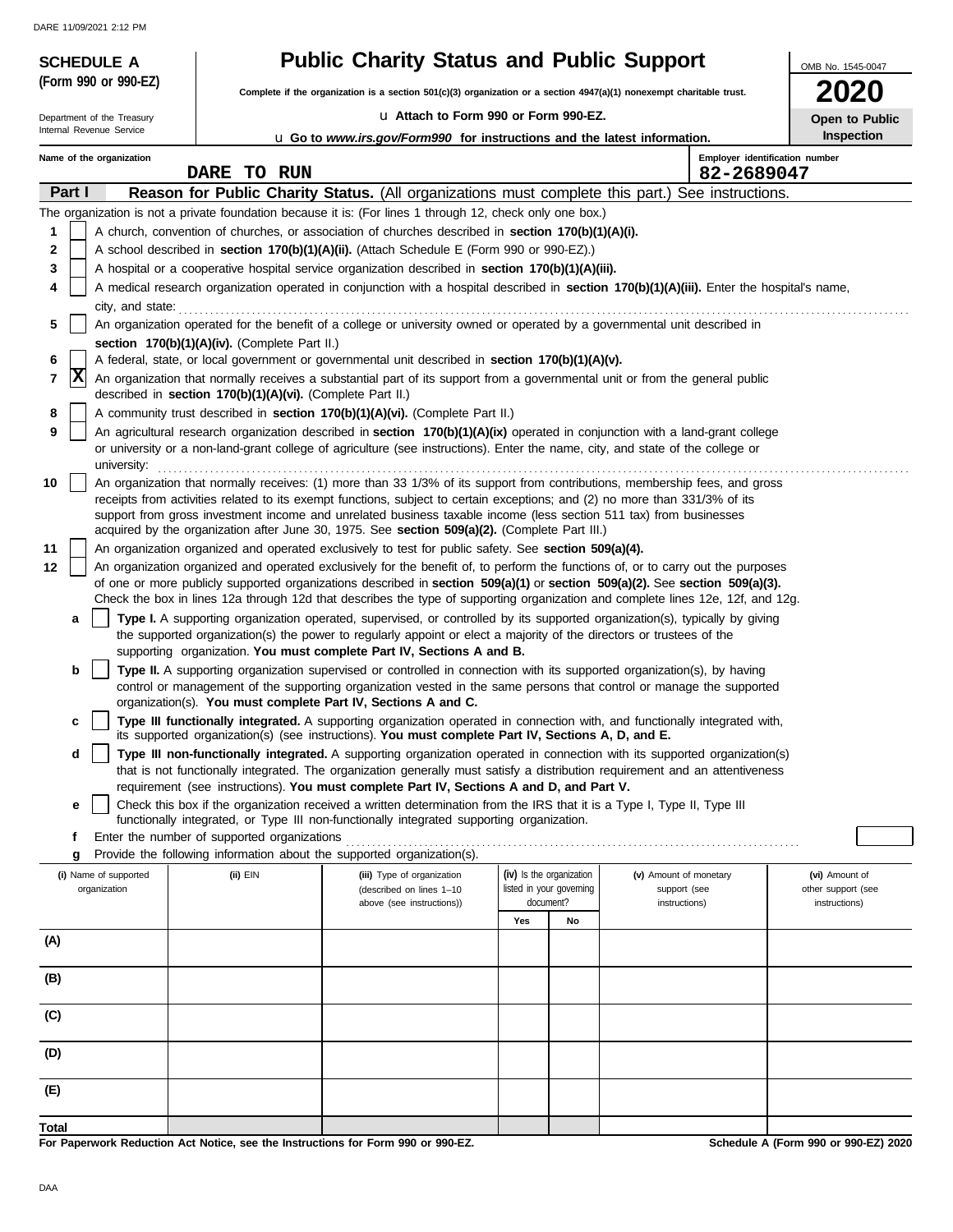|              | Schedule A (Form 990 or 990-EZ) 2020                                                                                                                                                                                                                       | DARE TO RUN |          |            |            | 82-2689047           | Page 2                     |
|--------------|------------------------------------------------------------------------------------------------------------------------------------------------------------------------------------------------------------------------------------------------------------|-------------|----------|------------|------------|----------------------|----------------------------|
|              | Part II<br>Support Schedule for Organizations Described in Sections 170(b)(1)(A)(iv) and 170(b)(1)(A)(vi)                                                                                                                                                  |             |          |            |            |                      |                            |
|              | (Complete only if you checked the box on line 5, 7, or 8 of Part I or if the organization failed to qualify under                                                                                                                                          |             |          |            |            |                      |                            |
|              | Part III. If the organization fails to qualify under the tests listed below, please complete Part III.)                                                                                                                                                    |             |          |            |            |                      |                            |
|              | <b>Section A. Public Support</b>                                                                                                                                                                                                                           |             |          |            |            |                      |                            |
|              | Calendar year (or fiscal year beginning in)<br>$\mathbf{u}$                                                                                                                                                                                                | (a) 2016    | (b) 2017 | $(c)$ 2018 | $(d)$ 2019 | (e) $2020$           | (f) Total                  |
| 1            | Gifts, grants, contributions, and                                                                                                                                                                                                                          |             |          |            |            |                      |                            |
|              | membership fees received. (Do not                                                                                                                                                                                                                          |             |          |            |            |                      |                            |
|              | include any "unusual grants.")                                                                                                                                                                                                                             |             |          |            | 33,379     | 19,666               | 53,045                     |
| $\mathbf{2}$ | Tax revenues levied for the                                                                                                                                                                                                                                |             |          |            |            |                      |                            |
|              | organization's benefit and either paid<br>to or expended on its behalf                                                                                                                                                                                     |             |          |            |            |                      |                            |
|              |                                                                                                                                                                                                                                                            |             |          |            |            |                      |                            |
| 3            | The value of services or facilities<br>furnished by a governmental unit to the                                                                                                                                                                             |             |          |            |            |                      |                            |
|              | organization without charge                                                                                                                                                                                                                                |             |          |            |            |                      |                            |
| 4            | Total. Add lines 1 through 3                                                                                                                                                                                                                               |             |          |            | 33,379     | 19,666               | 53,045                     |
| 5            | The portion of total contributions by                                                                                                                                                                                                                      |             |          |            |            |                      |                            |
|              | each person (other than a<br>governmental unit or publicly                                                                                                                                                                                                 |             |          |            |            |                      |                            |
|              | supported organization) included on                                                                                                                                                                                                                        |             |          |            |            |                      |                            |
|              | line 1 that exceeds 2% of the amount                                                                                                                                                                                                                       |             |          |            |            |                      |                            |
|              | shown on line 11, column (f) $\ldots$                                                                                                                                                                                                                      |             |          |            |            |                      |                            |
| 6            | Public support. Subtract line 5 from line 4.<br><b>Section B. Total Support</b>                                                                                                                                                                            |             |          |            |            |                      | 53,045                     |
|              | Calendar year (or fiscal year beginning in)<br>$\mathbf{u}$                                                                                                                                                                                                | (a) 2016    | (b) 2017 | $(c)$ 2018 | $(d)$ 2019 |                      | (f) Total                  |
| 7            | Amounts from line 4                                                                                                                                                                                                                                        |             |          |            | 33,379     | (e) $2020$<br>19,666 | 53,045                     |
| 8            | Gross income from interest, dividends,                                                                                                                                                                                                                     |             |          |            |            |                      |                            |
|              | payments received on securities loans,                                                                                                                                                                                                                     |             |          |            |            |                      |                            |
|              | rents, royalties, and income from<br>similar sources                                                                                                                                                                                                       |             |          |            |            |                      |                            |
|              |                                                                                                                                                                                                                                                            |             |          |            |            |                      |                            |
| 9            | Net income from unrelated business<br>activities, whether or not the business                                                                                                                                                                              |             |          |            |            |                      |                            |
|              | is regularly carried on                                                                                                                                                                                                                                    |             |          |            |            |                      |                            |
| 10           | Other income. Do not include gain or                                                                                                                                                                                                                       |             |          |            |            |                      |                            |
|              | loss from the sale of capital assets                                                                                                                                                                                                                       |             |          |            |            |                      |                            |
|              | (Explain in Part VI.)                                                                                                                                                                                                                                      |             |          |            |            |                      |                            |
| 11           | Total support. Add lines 7 through 10                                                                                                                                                                                                                      |             |          |            |            |                      | 53,045                     |
| 12           |                                                                                                                                                                                                                                                            |             |          |            |            | 12                   |                            |
| 13           | First 5 years. If the Form 990 is for the organization's first, second, third, fourth, or fifth tax year as a section 501(c)(3)<br>organization, check this box and stop here                                                                              |             |          |            |            |                      |                            |
|              | Section C. Computation of Public Support Percentage                                                                                                                                                                                                        |             |          |            |            |                      |                            |
| 14           |                                                                                                                                                                                                                                                            |             |          |            |            | 14                   | 100.00%                    |
| 15           | Public support percentage from 2019 Schedule A, Part II, line 14                                                                                                                                                                                           |             |          |            |            | 15                   | $100.00\,\%$               |
| 16a          | 33 1/3% support test-2020. If the organization did not check the box on line 13, and line 14 is 33 1/3% or more, check this                                                                                                                                |             |          |            |            |                      |                            |
|              | box and stop here. The organization qualifies as a publicly supported organization                                                                                                                                                                         |             |          |            |            |                      | $\triangleright$ $\vert$ X |
| b            | 33 1/3% support test-2019. If the organization did not check a box on line 13 or 16a, and line 15 is 33 1/3% or more, check                                                                                                                                |             |          |            |            |                      |                            |
|              | this box and stop here. The organization qualifies as a publicly supported organization                                                                                                                                                                    |             |          |            |            |                      |                            |
| 17а          | 10%-facts-and-circumstances test-2020. If the organization did not check a box on line 13, 16a, or 16b, and line 14 is                                                                                                                                     |             |          |            |            |                      |                            |
|              | 10% or more, and if the organization meets the "facts-and-circumstances" test, check this box and stop here. Explain in                                                                                                                                    |             |          |            |            |                      |                            |
|              | Part VI how the organization meets the "facts-and-circumstances" test. The organization qualifies as a publicly supported                                                                                                                                  |             |          |            |            |                      |                            |
|              | organization                                                                                                                                                                                                                                               |             |          |            |            |                      |                            |
| b            | 10%-facts-and-circumstances test-2019. If the organization did not check a box on line 13, 16a, 16b, or 17a, and line                                                                                                                                      |             |          |            |            |                      |                            |
|              | 15 is 10% or more, and if the organization meets the "facts-and-circumstances" test, check this box and stop here. Explain<br>in Part VI how the organization meets the "facts-and-circumstances" test. The organization qualifies as a publicly supported |             |          |            |            |                      |                            |
|              | organization                                                                                                                                                                                                                                               |             |          |            |            |                      |                            |
| 18           | Private foundation. If the organization did not check a box on line 13, 16a, 16b, 17a, or 17b, check this box and see                                                                                                                                      |             |          |            |            |                      |                            |
|              | instructions                                                                                                                                                                                                                                               |             |          |            |            |                      |                            |
|              |                                                                                                                                                                                                                                                            |             |          |            |            |                      |                            |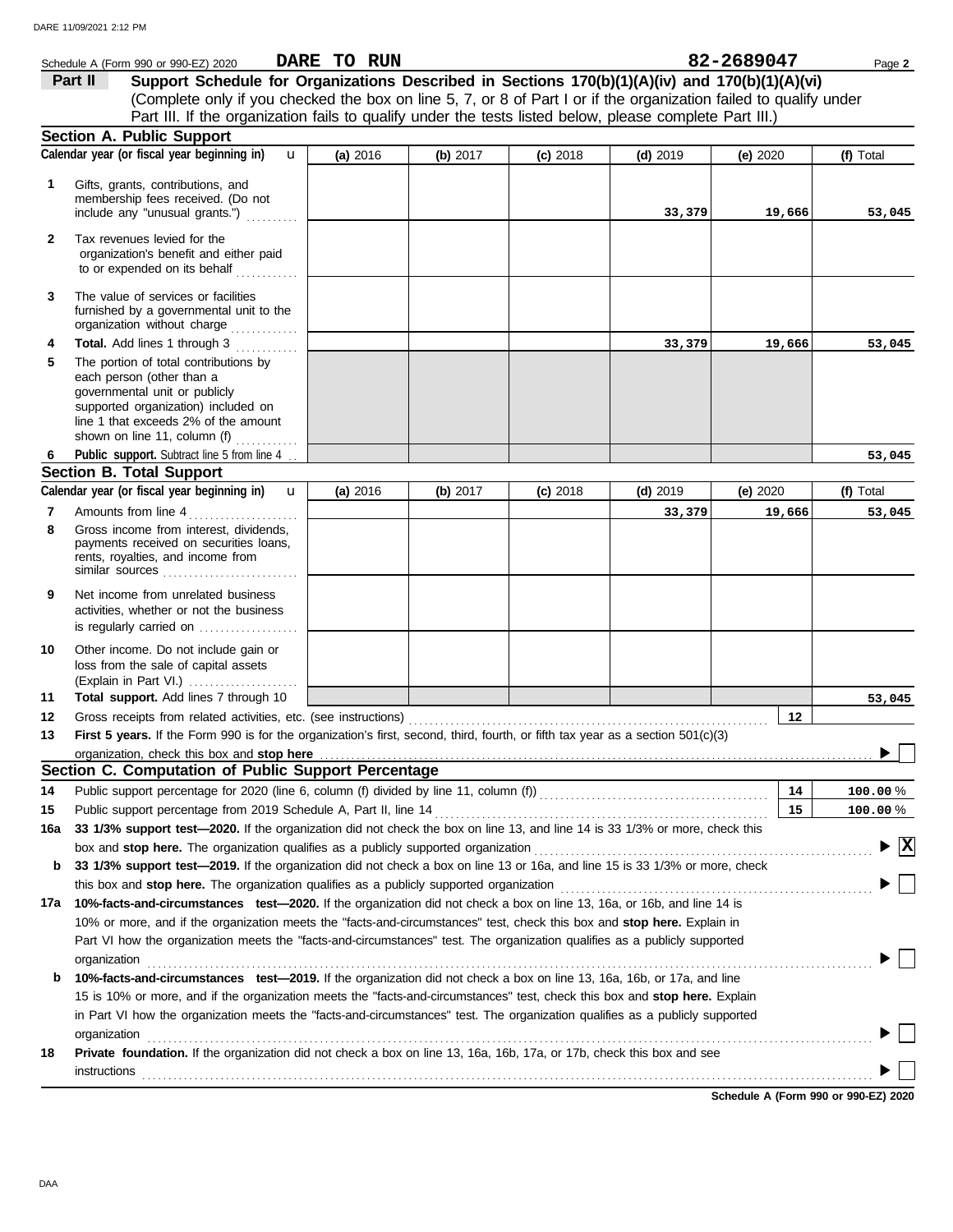|     | Schedule A (Form 990 or 990-EZ) 2020                                                                                                                                              | <b>DARE TO RUN</b> |            |            |            | 82-2689047 | Page 3    |
|-----|-----------------------------------------------------------------------------------------------------------------------------------------------------------------------------------|--------------------|------------|------------|------------|------------|-----------|
|     | Support Schedule for Organizations Described in Section 509(a)(2)<br>Part III                                                                                                     |                    |            |            |            |            |           |
|     | (Complete only if you checked the box on line 10 of Part I or if the organization failed to qualify under Part II.                                                                |                    |            |            |            |            |           |
|     | If the organization fails to qualify under the tests listed below, please complete Part II.)                                                                                      |                    |            |            |            |            |           |
|     | <b>Section A. Public Support</b>                                                                                                                                                  |                    |            |            |            |            |           |
|     | Calendar year (or fiscal year beginning in)<br>u                                                                                                                                  | (a) 2016           | (b) $2017$ | $(c)$ 2018 | $(d)$ 2019 | (e) $2020$ | (f) Total |
| 1   | Gifts, grants, contributions, and membership fees<br>received. (Do not include any "unusual grants.")                                                                             |                    |            |            |            |            |           |
| 2   | Gross receipts from admissions, merchandise<br>sold or services performed, or facilities<br>furnished in any activity that is related to the<br>organization's tax-exempt purpose |                    |            |            |            |            |           |
| 3   | Gross receipts from activities that are not an<br>unrelated trade or business under section 513                                                                                   |                    |            |            |            |            |           |
| 4   | Tax revenues levied for the<br>organization's benefit and either paid<br>to or expended on its behalf                                                                             |                    |            |            |            |            |           |
| 5   | The value of services or facilities<br>furnished by a governmental unit to the<br>organization without charge                                                                     |                    |            |            |            |            |           |
| 6   | Total. Add lines 1 through 5                                                                                                                                                      |                    |            |            |            |            |           |
|     | <b>7a</b> Amounts included on lines 1, 2, and 3<br>received from disqualified persons                                                                                             |                    |            |            |            |            |           |
| b   | Amounts included on lines 2 and 3<br>received from other than disqualified<br>persons that exceed the greater of \$5,000<br>or 1% of the amount on line 13 for the year $\ldots$  |                    |            |            |            |            |           |
| c   | Add lines 7a and 7b                                                                                                                                                               |                    |            |            |            |            |           |
| 8   | Public support. (Subtract line 7c from<br>line $6$ .)                                                                                                                             |                    |            |            |            |            |           |
|     | <b>Section B. Total Support</b>                                                                                                                                                   |                    |            |            |            |            |           |
|     | Calendar year (or fiscal year beginning in)<br>$\mathbf{u}$                                                                                                                       | (a) 2016           | (b) 2017   | $(c)$ 2018 | $(d)$ 2019 | (e) $2020$ | (f) Total |
| 9   | Amounts from line 6                                                                                                                                                               |                    |            |            |            |            |           |
| 10a | Gross income from interest, dividends,<br>payments received on securities loans, rents,<br>royalties, and income from similar sources                                             |                    |            |            |            |            |           |
| b   | Unrelated business taxable income (less<br>section 511 taxes) from businesses<br>acquired after June 30, 1975                                                                     |                    |            |            |            |            |           |
| c   | Add lines 10a and 10b                                                                                                                                                             |                    |            |            |            |            |           |
| 11  | Net income from unrelated business<br>activities not included in line 10b, whether<br>or not the business is regularly carried on                                                 |                    |            |            |            |            |           |
| 12  | Other income. Do not include gain or<br>loss from the sale of capital assets                                                                                                      |                    |            |            |            |            |           |
| 13  | Total support. (Add lines 9, 10c, 11,                                                                                                                                             |                    |            |            |            |            |           |
| 14  | and $12.$ )<br>First 5 years. If the Form 990 is for the organization's first, second, third, fourth, or fifth tax year as a section 501(c)(3)                                    |                    |            |            |            |            |           |
|     | organization, check this box and stop here                                                                                                                                        |                    |            |            |            |            |           |
|     | Section C. Computation of Public Support Percentage                                                                                                                               |                    |            |            |            |            |           |
| 15  |                                                                                                                                                                                   |                    |            |            |            | 15         | %         |
| 16  |                                                                                                                                                                                   |                    |            |            |            | 16         | %         |
|     | Section D. Computation of Investment Income Percentage                                                                                                                            |                    |            |            |            |            |           |
| 17  | Investment income percentage for 2020 (line 10c, column (f), divided by line 13, column (f)) [[[[[[[[[[[[[[[[[                                                                    |                    |            |            |            | 17         | %         |
| 18  |                                                                                                                                                                                   |                    |            |            |            | 18         | %         |
| 19a | 33 1/3% support tests-2020. If the organization did not check the box on line 14, and line 15 is more than 33 1/3%, and line                                                      |                    |            |            |            |            |           |
|     |                                                                                                                                                                                   |                    |            |            |            |            |           |
| b   | 33 1/3% support tests-2019. If the organization did not check a box on line 14 or line 19a, and line 16 is more than 33 1/3%, and                                                 |                    |            |            |            |            |           |
|     |                                                                                                                                                                                   |                    |            |            |            |            |           |
| 20  |                                                                                                                                                                                   |                    |            |            |            |            |           |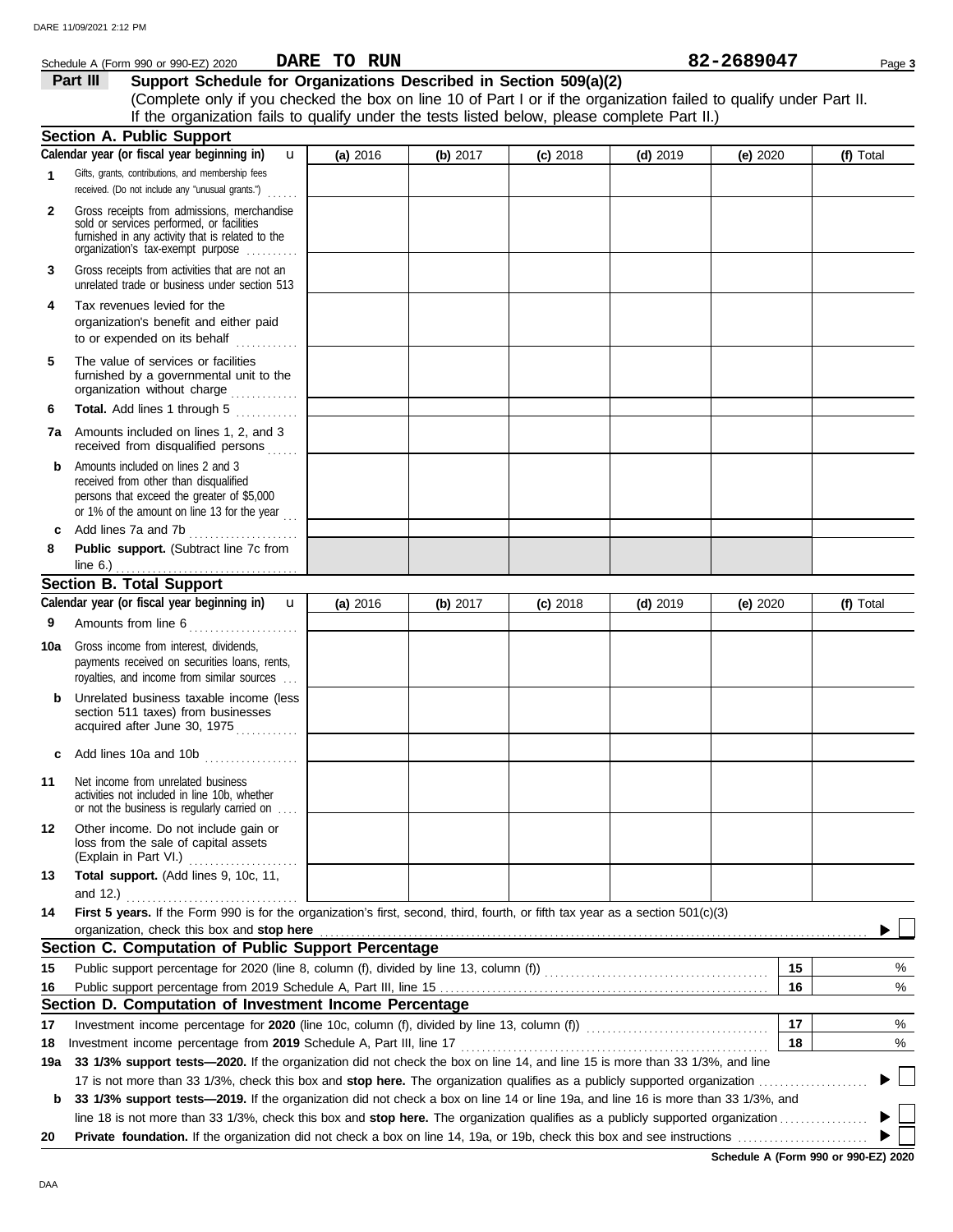|     | DARE TO RUN<br>Schedule A (Form 990 or 990-EZ) 2020                                                                                                                                                                                                                       | 82-2689047      |     | Page 4 |
|-----|---------------------------------------------------------------------------------------------------------------------------------------------------------------------------------------------------------------------------------------------------------------------------|-----------------|-----|--------|
|     | <b>Supporting Organizations</b><br>Part IV<br>(Complete only if you checked a box in line 12 on Part I. If you checked box 12a, Part I, complete Sections A<br>and B. If you checked box 12b, Part I, complete Sections A and C. If you checked box 12c, Part I, complete |                 |     |        |
|     | Sections A, D, and E. If you checked box 12d, Part I, complete Sections A and D, and complete Part V.)<br><b>Section A. All Supporting Organizations</b>                                                                                                                  |                 |     |        |
|     |                                                                                                                                                                                                                                                                           |                 | Yes | No     |
| 1   | Are all of the organization's supported organizations listed by name in the organization's governing                                                                                                                                                                      |                 |     |        |
|     | documents? If "No," describe in Part VI how the supported organizations are designated. If designated by                                                                                                                                                                  |                 |     |        |
|     | class or purpose, describe the designation. If historic and continuing relationship, explain.                                                                                                                                                                             | 1               |     |        |
| 2   | Did the organization have any supported organization that does not have an IRS determination of status                                                                                                                                                                    |                 |     |        |
|     | under section 509(a)(1) or (2)? If "Yes," explain in Part VI how the organization determined that the supported                                                                                                                                                           |                 |     |        |
|     | organization was described in section 509(a)(1) or (2).                                                                                                                                                                                                                   | 2               |     |        |
| За  | Did the organization have a supported organization described in section $501(c)(4)$ , $(5)$ , or $(6)?$ If "Yes," answer                                                                                                                                                  |                 |     |        |
|     | lines 3b and 3c below.                                                                                                                                                                                                                                                    | 3a              |     |        |
| b   | Did the organization confirm that each supported organization qualified under section $501(c)(4)$ , $(5)$ , or $(6)$ and                                                                                                                                                  |                 |     |        |
|     | satisfied the public support tests under section 509(a)(2)? If "Yes," describe in Part VI when and how the                                                                                                                                                                |                 |     |        |
|     | organization made the determination.                                                                                                                                                                                                                                      | 3b              |     |        |
| c   | Did the organization ensure that all support to such organizations was used exclusively for section $170(c)(2)(B)$                                                                                                                                                        |                 |     |        |
|     | purposes? If "Yes," explain in Part VI what controls the organization put in place to ensure such use.                                                                                                                                                                    | 3c              |     |        |
| 4a  | Was any supported organization not organized in the United States ("foreign supported organization")? If                                                                                                                                                                  |                 |     |        |
|     | "Yes," and if you checked 12a or 12b in Part I, answer (b) and (c) below.                                                                                                                                                                                                 | 4a              |     |        |
| b   | Did the organization have ultimate control and discretion in deciding whether to make grants to the foreign                                                                                                                                                               |                 |     |        |
|     | supported organization? If "Yes," describe in Part VI how the organization had such control and discretion                                                                                                                                                                |                 |     |        |
| c   | despite being controlled or supervised by or in connection with its supported organizations.<br>Did the organization support any foreign supported organization that does not have an IRS determination                                                                   | 4b              |     |        |
|     | under sections $501(c)(3)$ and $509(a)(1)$ or (2)? If "Yes," explain in Part VI what controls the organization used                                                                                                                                                       |                 |     |        |
|     | to ensure that all support to the foreign supported organization was used exclusively for section $170(c)(2)(B)$                                                                                                                                                          |                 |     |        |
|     | purposes.                                                                                                                                                                                                                                                                 | 4c              |     |        |
| 5a  | Did the organization add, substitute, or remove any supported organizations during the tax year? If "Yes,"                                                                                                                                                                |                 |     |        |
|     | answer lines 5b and 5c below (if applicable). Also, provide detail in Part VI, including (i) the names and EIN                                                                                                                                                            |                 |     |        |
|     | numbers of the supported organizations added, substituted, or removed; (ii) the reasons for each such action;                                                                                                                                                             |                 |     |        |
|     | (iii) the authority under the organization's organizing document authorizing such action; and (iv) how the action                                                                                                                                                         |                 |     |        |
|     | was accomplished (such as by amendment to the organizing document).                                                                                                                                                                                                       | 5a              |     |        |
| b   | Type I or Type II only. Was any added or substituted supported organization part of a class already                                                                                                                                                                       |                 |     |        |
|     | designated in the organization's organizing document?                                                                                                                                                                                                                     | 5b              |     |        |
|     | <b>Substitutions only.</b> Was the substitution the result of an event beyond the organization's control?                                                                                                                                                                 | 5c              |     |        |
| 6   | Did the organization provide support (whether in the form of grants or the provision of services or facilities) to                                                                                                                                                        |                 |     |        |
|     | anyone other than (i) its supported organizations, (ii) individuals that are part of the charitable class benefited                                                                                                                                                       |                 |     |        |
|     | by one or more of its supported organizations, or (iii) other supporting organizations that also support or                                                                                                                                                               |                 |     |        |
|     | benefit one or more of the filing organization's supported organizations? If "Yes," provide detail in Part VI.                                                                                                                                                            | 6               |     |        |
| 7   | Did the organization provide a grant, loan, compensation, or other similar payment to a substantial contributor                                                                                                                                                           |                 |     |        |
|     | (as defined in section $4958(c)(3)(C)$ ), a family member of a substantial contributor, or a 35% controlled entity<br>with regard to a substantial contributor? If "Yes," complete Part I of Schedule L (Form 990 or 990-EZ).                                             | 7               |     |        |
| 8   | Did the organization make a loan to a disqualified person (as defined in section 4958) not described in line 7?                                                                                                                                                           |                 |     |        |
|     | If "Yes," complete Part I of Schedule L (Form 990 or 990-EZ).                                                                                                                                                                                                             | 8               |     |        |
| 9а  | Was the organization controlled directly or indirectly at any time during the tax year by one or more                                                                                                                                                                     |                 |     |        |
|     | disqualified persons, as defined in section 4946 (other than foundation managers and organizations                                                                                                                                                                        |                 |     |        |
|     | described in section 509(a)(1) or (2))? If "Yes," provide detail in Part VI.                                                                                                                                                                                              | 9а              |     |        |
| b   | Did one or more disqualified persons (as defined in line 9a) hold a controlling interest in any entity in which                                                                                                                                                           |                 |     |        |
|     | the supporting organization had an interest? If "Yes," provide detail in Part VI.                                                                                                                                                                                         | 9b              |     |        |
| c   | Did a disqualified person (as defined in line 9a) have an ownership interest in, or derive any personal benefit                                                                                                                                                           |                 |     |        |
|     | from, assets in which the supporting organization also had an interest? If "Yes," provide detail in Part VI.                                                                                                                                                              | 9с              |     |        |
| 10a | Was the organization subject to the excess business holdings rules of section 4943 because of section                                                                                                                                                                     |                 |     |        |
|     | 4943(f) (regarding certain Type II supporting organizations, and all Type III non-functionally integrated                                                                                                                                                                 |                 |     |        |
|     | supporting organizations)? If "Yes," answer line 10b below.                                                                                                                                                                                                               | 10a             |     |        |
| b   | Did the organization have any excess business holdings in the tax year? (Use Schedule C, Form 4720, to                                                                                                                                                                    |                 |     |        |
|     | determine whether the organization had excess business holdings.)                                                                                                                                                                                                         | 10 <sub>b</sub> |     |        |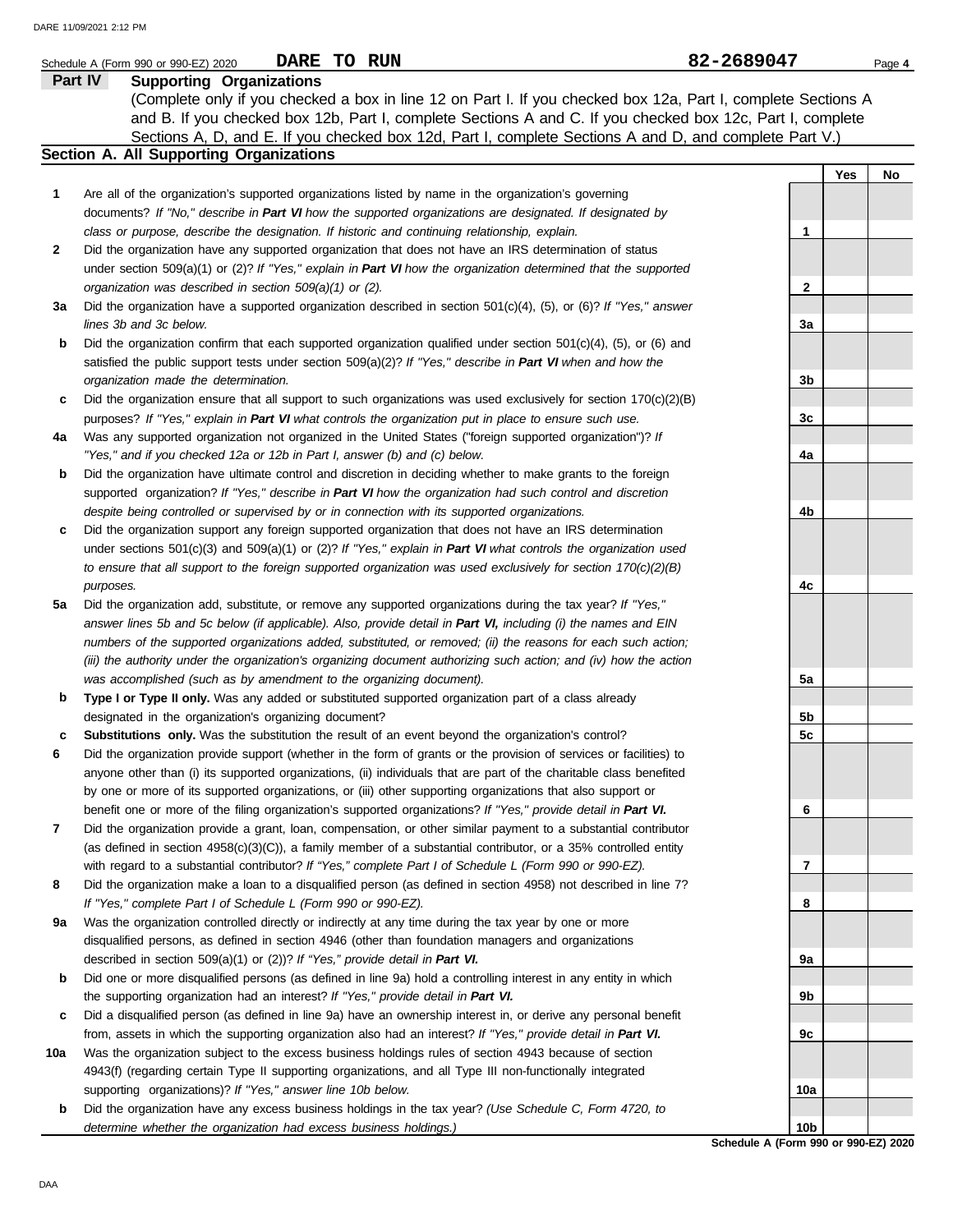|    | RUN<br>DARE TO<br>Schedule A (Form 990 or 990-EZ) 2020                                                               | 82-2689047      |     | Page 5 |
|----|----------------------------------------------------------------------------------------------------------------------|-----------------|-----|--------|
|    | Supporting Organizations (continued)<br>Part IV                                                                      |                 |     |        |
|    |                                                                                                                      |                 | Yes | No     |
| 11 | Has the organization accepted a gift or contribution from any of the following persons?                              |                 |     |        |
|    | a A person who directly or indirectly controls, either alone or together with persons described in lines 11b and     |                 |     |        |
|    | 11c below, the governing body of a supported organization?                                                           | 11a             |     |        |
|    | <b>b</b> A family member of a person described in line 11a above?                                                    | 11 <sub>b</sub> |     |        |
|    | c A 35% controlled entity of a person described in line 11a or 11b above? If "Yes" to line 11a, 11b, or 11c, provide |                 |     |        |
|    | detail in Part VI.                                                                                                   | 11c             |     |        |
|    | Section B Type I Supporting Organizations                                                                            |                 |     |        |

#### **Section B. Type I Supporting Organizations**

**2 1** *supported organizations and what conditions or restrictions, if any, applied to such powers during the tax year. organization, describe how the powers to appoint and/or remove officers, directors, or trustees were allocated among the effectively operated, supervised, or controlled the organization's activities. If the organization had more than one supported* directors, or trustees at all times during the tax year? *If "No," describe in Part VI how the supported organization(s)* more supported organizations have the power to regularly appoint or elect at least a majority of the organization's officers, Did the governing body, members of the governing body, officers acting in their official capacity, or membership of one or Did the organization operate for the benefit of any supported organization other than the supported organization(s) that operated, supervised, or controlled the supporting organization? *If "Yes," explain in Part*  **1 Yes No**

*VI how providing such benefit carried out the purposes of the supported organization(s) that operated,* 

#### **Section C. Type II Supporting Organizations** Were a majority of the organization's directors or trustees during the tax year also a majority of the directors or trustees of each of the organization's supported organization(s)? *If "No," describe in Part VI how control* **1** *or management of the supporting organization was vested in the same persons that controlled or managed the supported organization(s).* **Yes No 1**

### **Section D. All Type III Supporting Organizations**

*supervised, or controlled the supporting organization.*

|              |                                                                                                                        |   | Yes | No |
|--------------|------------------------------------------------------------------------------------------------------------------------|---|-----|----|
| 1            | Did the organization provide to each of its supported organizations, by the last day of the fifth month of the         |   |     |    |
|              | organization's tax year, (i) a written notice describing the type and amount of support provided during the prior tax  |   |     |    |
|              | year, (ii) a copy of the Form 990 that was most recently filed as of the date of notification, and (iii) copies of the |   |     |    |
|              | organization's governing documents in effect on the date of notification, to the extent not previously provided?       |   |     |    |
| $\mathbf{2}$ | Were any of the organization's officers, directors, or trustees either (i) appointed or elected by the supported       |   |     |    |
|              | organization(s) or (ii) serving on the governing body of a supported organization? If "No," explain in Part VI how     |   |     |    |
|              | the organization maintained a close and continuous working relationship with the supported organization(s).            | 2 |     |    |
| $\mathbf{3}$ | By reason of the relationship described in line 2, above, did the organization's supported organizations have          |   |     |    |
|              | a significant voice in the organization's investment policies and in directing the use of the organization's           |   |     |    |
|              | income or assets at all times during the tax year? If "Yes," describe in Part VI the role the organization's           |   |     |    |
|              | supported organizations played in this regard.                                                                         | 3 |     |    |

#### **Section E. Type III Functionally-Integrated Supporting Organizations**

- **1** *Check the box next to the method that the organization used to satisfy the Integral Part Test during the year (see instructions).*
	- The organization satisfied the Activities Test. *Complete line 2 below.* **a**
	- The organization is the parent of each of its supported organizations. *Complete line 3 below.* **b**

The organization supported a governmental entity. *Describe in Part VI how you supported a governmental entity (see instructions).* **c**

- **2** Activities Test. *Answer lines 2a and 2b below.*
- **a** Did substantially all of the organization's activities during the tax year directly further the exempt purposes of the supported organization(s) to which the organization was responsive? *If "Yes," then in Part VI identify those supported organizations and explain how these activities directly furthered their exempt purposes,*  how the organization was responsive to those supported organizations, and how the organization determined *that these activities constituted substantially all of its activities.*
- **b** Did the activities described in line 2a, above, constitute activities that, but for the organization's involvement, one or more of the organization's supported organization(s) would have been engaged in? If "Yes," explain in *Part VI the reasons for the organization's position that its supported organization(s) would have engaged in these activities but for the organization's involvement.*
- **3** Parent of Supported Organizations. *Answer lines 3a and 3b below.*
- **a** Did the organization have the power to regularly appoint or elect a majority of the officers, directors, or trustees of each of the supported organizations? *If "Yes" or "No," provide details in Part VI.*
- DAA **Schedule A (Form 990 or 990-EZ) 2020 b** Did the organization exercise a substantial degree of direction over the policies, programs, and activities of each of its supported organizations? *If "Yes," describe in Part VI the role played by the organization in this regard.*

**Yes No 2a 2b 3a 3b**

**2**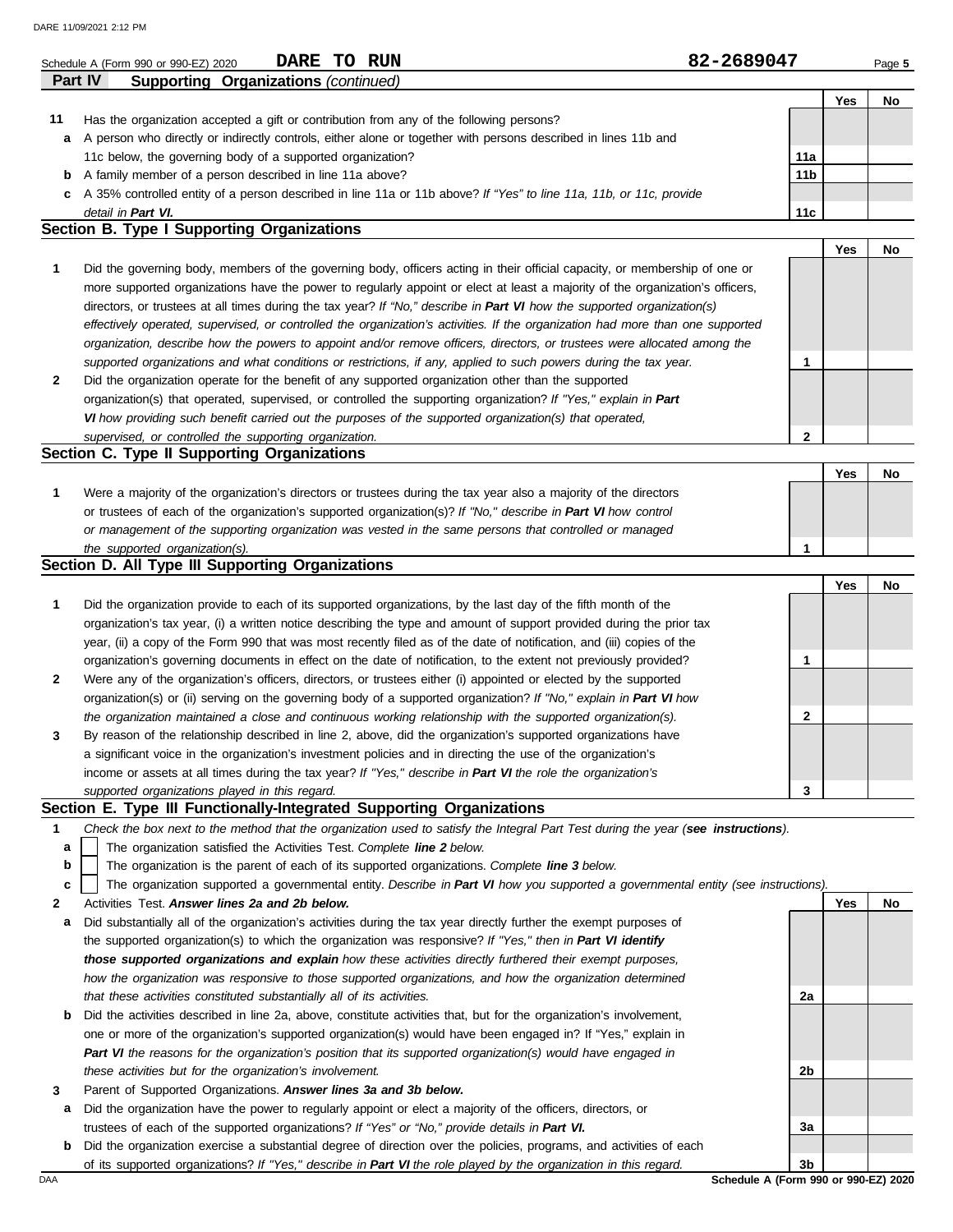| DARE TO RUN<br>Schedule A (Form 990 or 990-EZ) 2020                                                                                              |                         | 82-2689047     | Page 6                         |
|--------------------------------------------------------------------------------------------------------------------------------------------------|-------------------------|----------------|--------------------------------|
| Type III Non-Functionally Integrated 509(a)(3) Supporting Organizations<br>Part V                                                                |                         |                |                                |
| $\mathbf{1}$<br>Check here if the organization satisfied the Integral Part Test as a qualifying trust on Nov. 20, 1970 (explain in Part VI). See |                         |                |                                |
| <b>instructions.</b> All other Type III non-functionally integrated supporting organizations must complete Sections A through E.                 |                         |                |                                |
| Section A – Adjusted Net Income                                                                                                                  |                         | (A) Prior Year | (B) Current Year<br>(optional) |
| 1<br>Net short-term capital gain                                                                                                                 | $\mathbf{1}$            |                |                                |
| $\mathbf{2}$<br>Recoveries of prior-year distributions                                                                                           | $\mathbf{2}$            |                |                                |
| 3<br>Other gross income (see instructions)                                                                                                       | 3                       |                |                                |
| Add lines 1 through 3.<br>4                                                                                                                      | $\overline{\mathbf{4}}$ |                |                                |
| Depreciation and depletion<br>5                                                                                                                  | 5                       |                |                                |
| Portion of operating expenses paid or incurred for production or collection of<br>6                                                              |                         |                |                                |
| gross income or for management, conservation, or maintenance of property                                                                         |                         |                |                                |
| held for production of income (see instructions)                                                                                                 | 6                       |                |                                |
| 7<br>Other expenses (see instructions)                                                                                                           | $\overline{7}$          |                |                                |
| Adjusted Net Income (subtract lines 5, 6, and 7 from line 4)<br>8                                                                                | 8                       |                |                                |
| Section B - Minimum Asset Amount                                                                                                                 |                         | (A) Prior Year | (B) Current Year<br>(optional) |
| Aggregate fair market value of all non-exempt-use assets (see<br>1                                                                               |                         |                |                                |
| instructions for short tax year or assets held for part of year):                                                                                |                         |                |                                |
| <b>a</b> Average monthly value of securities                                                                                                     | 1a                      |                |                                |
| <b>b</b> Average monthly cash balances                                                                                                           | 1 <sub>b</sub>          |                |                                |
| c Fair market value of other non-exempt-use assets                                                                                               | 1 <sub>c</sub>          |                |                                |
| <b>d Total</b> (add lines 1a, 1b, and 1c)                                                                                                        | 1d                      |                |                                |
| e Discount claimed for blockage or other factors                                                                                                 |                         |                |                                |
| (explain in detail in Part VI):                                                                                                                  |                         |                |                                |
| $\mathbf{2}$<br>Acquisition indebtedness applicable to non-exempt-use assets                                                                     | $\mathbf{2}$            |                |                                |
| Subtract line 2 from line 1d.<br>3                                                                                                               | 3                       |                |                                |
| Cash deemed held for exempt use. Enter 0.015 of line 3 (for greater amount,<br>4                                                                 |                         |                |                                |
| see instructions).                                                                                                                               | 4                       |                |                                |
| 5<br>Net value of non-exempt-use assets (subtract line 4 from line 3)                                                                            | 5                       |                |                                |
| 6<br>Multiply line 5 by 0.035.                                                                                                                   | 6                       |                |                                |
| $\overline{7}$<br>Recoveries of prior-year distributions                                                                                         | $\overline{7}$          |                |                                |
| 8<br><b>Minimum Asset Amount</b> (add line 7 to line 6)                                                                                          | 8                       |                |                                |
| Section C - Distributable Amount                                                                                                                 |                         |                | <b>Current Year</b>            |
| 1<br>Adjusted net income for prior year (from Section A, line 8, column A)                                                                       | $\mathbf{1}$            |                |                                |
| $\mathbf{2}$<br>Enter 0.85 of line 1.                                                                                                            | $\mathbf{2}$            |                |                                |
| 3<br>Minimum asset amount for prior year (from Section B, line 8, column A)                                                                      | 3                       |                |                                |
| 4<br>Enter greater of line 2 or line 3.                                                                                                          | $\overline{\mathbf{4}}$ |                |                                |
| Income tax imposed in prior year<br>5                                                                                                            | 5                       |                |                                |
| Distributable Amount. Subtract line 5 from line 4, unless subject to<br>6                                                                        |                         |                |                                |
| emergency temporary reduction (see instructions).                                                                                                | 6                       |                |                                |

**7** (see instructions). Check here if the current year is the organization's first as a non-functionally integrated Type III supporting organization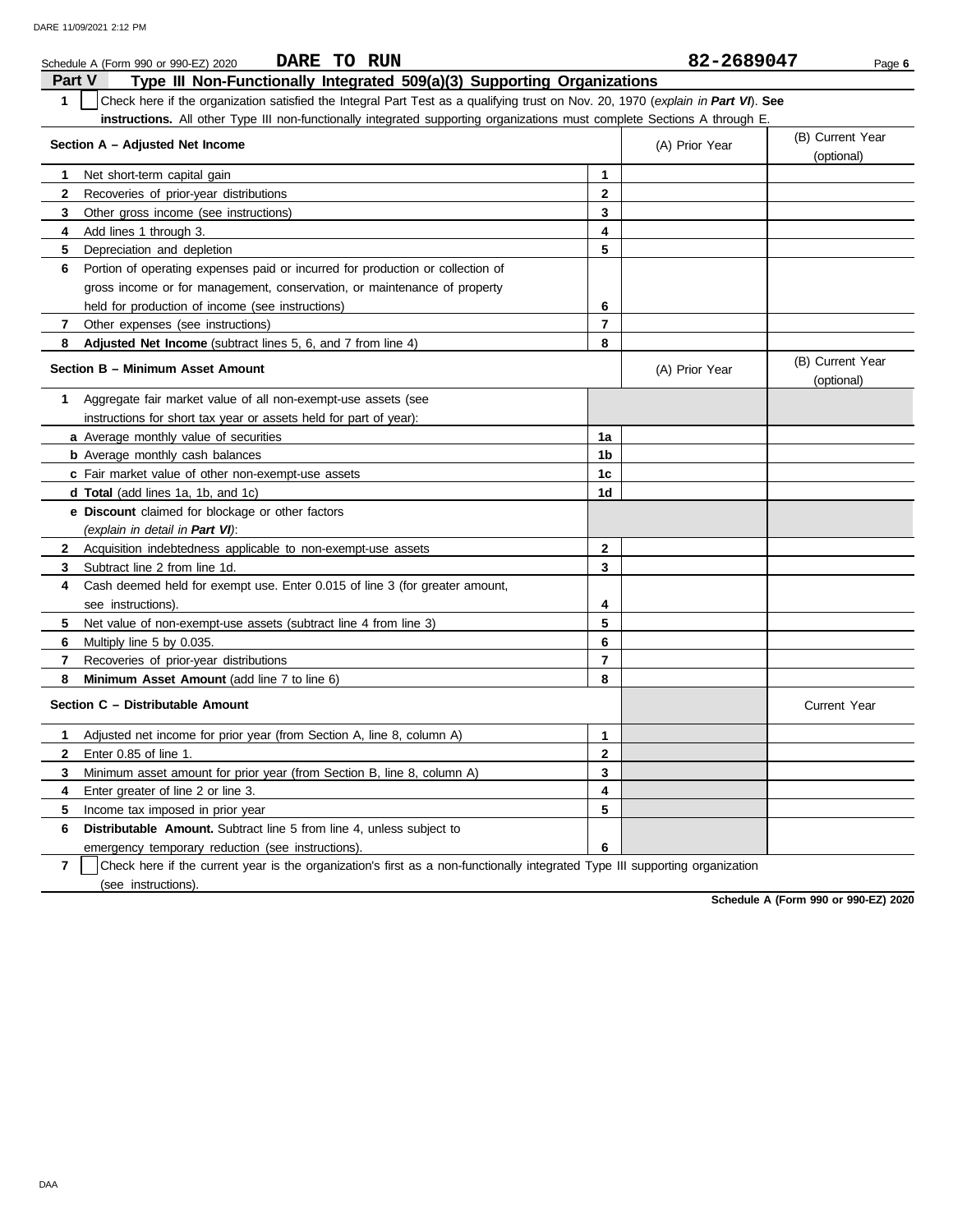|                           | DARE TO RUN<br>Schedule A (Form 990 or 990-EZ) 2020                                                                   |                                    | 82-2689047                                     | Page 7                                           |  |  |  |
|---------------------------|-----------------------------------------------------------------------------------------------------------------------|------------------------------------|------------------------------------------------|--------------------------------------------------|--|--|--|
| Part V                    | Type III Non-Functionally Integrated 509(a)(3) Supporting Organizations (continued)                                   |                                    |                                                |                                                  |  |  |  |
| Section D - Distributions | <b>Current Year</b>                                                                                                   |                                    |                                                |                                                  |  |  |  |
| 1                         | Amounts paid to supported organizations to accomplish exempt purposes                                                 |                                    |                                                |                                                  |  |  |  |
| $\mathbf{2}$              | Amounts paid to perform activity that directly furthers exempt purposes of supported                                  |                                    |                                                |                                                  |  |  |  |
|                           | organizations, in excess of income from activity                                                                      |                                    |                                                |                                                  |  |  |  |
| 3                         | Administrative expenses paid to accomplish exempt purposes of supported organizations                                 |                                    |                                                |                                                  |  |  |  |
| 4                         | Amounts paid to acquire exempt-use assets                                                                             |                                    |                                                |                                                  |  |  |  |
| 5                         | Qualified set-aside amounts (prior IRS approval required— <i>provide details in Part VI</i> )                         |                                    |                                                |                                                  |  |  |  |
| 6                         | Other distributions (describe in Part VI). See instructions.                                                          |                                    |                                                |                                                  |  |  |  |
| 7                         | <b>Total annual distributions.</b> Add lines 1 through 6.                                                             |                                    |                                                |                                                  |  |  |  |
| 8                         | Distributions to attentive supported organizations to which the organization is responsive                            |                                    |                                                |                                                  |  |  |  |
|                           | (provide details in Part VI). See instructions.                                                                       |                                    |                                                |                                                  |  |  |  |
| 9                         | Distributable amount for 2020 from Section C, line 6                                                                  |                                    |                                                |                                                  |  |  |  |
| 10                        | Line 8 amount divided by line 9 amount                                                                                |                                    |                                                |                                                  |  |  |  |
|                           | <b>Section E - Distribution Allocations (see instructions)</b>                                                        | (i)<br><b>Excess Distributions</b> | (iii)<br><b>Underdistributions</b><br>Pre-2020 | (iii)<br><b>Distributable</b><br>Amount for 2020 |  |  |  |
| 1                         | Distributable amount for 2020 from Section C, line 6                                                                  |                                    |                                                |                                                  |  |  |  |
| $\mathbf{2}$              | Underdistributions, if any, for years prior to 2020                                                                   |                                    |                                                |                                                  |  |  |  |
|                           | (reasonable cause required-explain in Part VI). See                                                                   |                                    |                                                |                                                  |  |  |  |
|                           | instructions.                                                                                                         |                                    |                                                |                                                  |  |  |  |
| 3                         | Excess distributions carryover, if any, to 2020                                                                       |                                    |                                                |                                                  |  |  |  |
|                           |                                                                                                                       |                                    |                                                |                                                  |  |  |  |
|                           |                                                                                                                       |                                    |                                                |                                                  |  |  |  |
|                           |                                                                                                                       |                                    |                                                |                                                  |  |  |  |
|                           |                                                                                                                       |                                    |                                                |                                                  |  |  |  |
|                           |                                                                                                                       |                                    |                                                |                                                  |  |  |  |
|                           | f Total of lines 3a through 3e                                                                                        |                                    |                                                |                                                  |  |  |  |
|                           | g Applied to underdistributions of prior years                                                                        |                                    |                                                |                                                  |  |  |  |
|                           | h Applied to 2020 distributable amount                                                                                |                                    |                                                |                                                  |  |  |  |
|                           | <i>i</i> Carryover from 2015 not applied (see instructions)                                                           |                                    |                                                |                                                  |  |  |  |
|                           | Remainder. Subtract lines 3g, 3h, and 3i from line 3f.                                                                |                                    |                                                |                                                  |  |  |  |
| 4                         | Distributions for 2020 from                                                                                           |                                    |                                                |                                                  |  |  |  |
|                           | Section D, line 7:<br>\$                                                                                              |                                    |                                                |                                                  |  |  |  |
|                           | a Applied to underdistributions of prior years                                                                        |                                    |                                                |                                                  |  |  |  |
|                           | <b>b</b> Applied to 2020 distributable amount                                                                         |                                    |                                                |                                                  |  |  |  |
|                           | <b>c</b> Remainder. Subtract lines 4a and 4b from line 4.<br>Remaining underdistributions for years prior to 2020, if |                                    |                                                |                                                  |  |  |  |
| 5                         |                                                                                                                       |                                    |                                                |                                                  |  |  |  |
|                           | any. Subtract lines 3g and 4a from line 2. For result                                                                 |                                    |                                                |                                                  |  |  |  |
|                           | greater than zero, explain in Part VI. See instructions.                                                              |                                    |                                                |                                                  |  |  |  |
| 6                         | Remaining underdistributions for 2020 Subtract lines 3h                                                               |                                    |                                                |                                                  |  |  |  |
|                           | and 4b from line 1. For result greater than zero, explain in                                                          |                                    |                                                |                                                  |  |  |  |
|                           | Part VI. See instructions.                                                                                            |                                    |                                                |                                                  |  |  |  |
| 7                         | Excess distributions carryover to 2021. Add lines 3j                                                                  |                                    |                                                |                                                  |  |  |  |
|                           | and 4c.                                                                                                               |                                    |                                                |                                                  |  |  |  |
| 8                         | Breakdown of line 7:                                                                                                  |                                    |                                                |                                                  |  |  |  |
|                           | a Excess from 2016                                                                                                    |                                    |                                                |                                                  |  |  |  |
|                           |                                                                                                                       |                                    |                                                |                                                  |  |  |  |
|                           |                                                                                                                       |                                    |                                                |                                                  |  |  |  |
|                           | d Excess from 2019                                                                                                    |                                    |                                                |                                                  |  |  |  |
|                           | e Excess from 2020                                                                                                    |                                    |                                                |                                                  |  |  |  |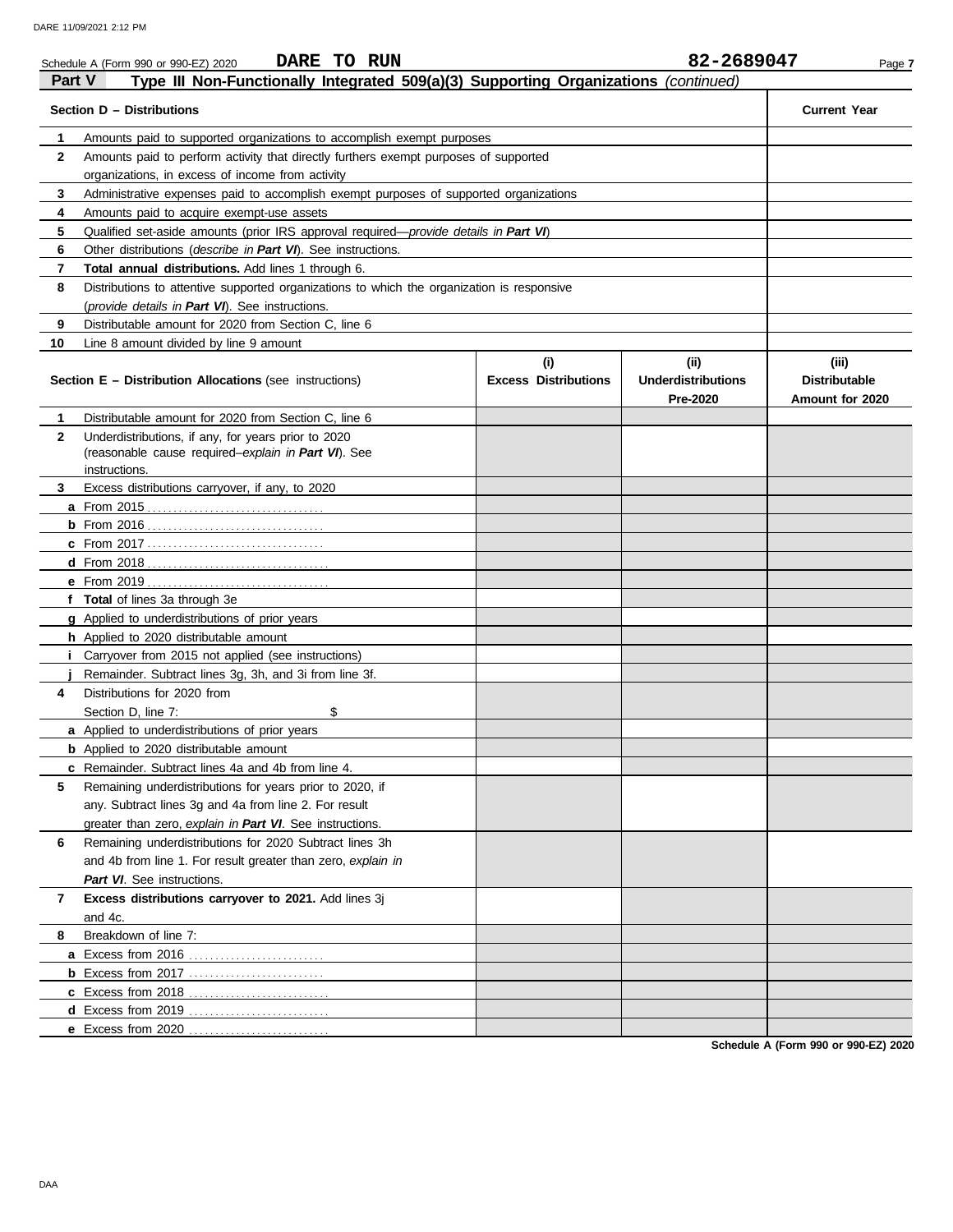|         | Schedule A (Form 990 or 990-EZ) 2020                                                           | DARE TO RUN |  | 82-2689047                                                                                                                                                                                                                                                                                                                                                                                                                                                                                | Page 8 |
|---------|------------------------------------------------------------------------------------------------|-------------|--|-------------------------------------------------------------------------------------------------------------------------------------------------------------------------------------------------------------------------------------------------------------------------------------------------------------------------------------------------------------------------------------------------------------------------------------------------------------------------------------------|--------|
| Part VI | lines 2, 5, and 6. Also complete this part for any additional information. (See instructions.) |             |  | Supplemental Information. Provide the explanations required by Part II, line 10; Part II, line 17a or 17b; Part<br>III, line 12; Part IV, Section A, lines 1, 2, 3b, 3c, 4b, 4c, 5a, 6, 9a, 9b, 9c, 11a, 11b, and 11c; Part IV, Section<br>B, lines 1 and 2; Part IV, Section C, line 1; Part IV, Section D, lines 2 and 3; Part IV, Section E, lines 1c, 2a, 2b,<br>3a, and 3b; Part V, line 1; Part V, Section B, line 1e; Part V, Section D, lines 5, 6, and 8; and Part V, Section E, |        |
|         |                                                                                                |             |  |                                                                                                                                                                                                                                                                                                                                                                                                                                                                                           |        |
|         |                                                                                                |             |  |                                                                                                                                                                                                                                                                                                                                                                                                                                                                                           |        |
|         |                                                                                                |             |  |                                                                                                                                                                                                                                                                                                                                                                                                                                                                                           |        |
|         |                                                                                                |             |  |                                                                                                                                                                                                                                                                                                                                                                                                                                                                                           |        |
|         |                                                                                                |             |  |                                                                                                                                                                                                                                                                                                                                                                                                                                                                                           |        |
|         |                                                                                                |             |  |                                                                                                                                                                                                                                                                                                                                                                                                                                                                                           |        |
|         |                                                                                                |             |  |                                                                                                                                                                                                                                                                                                                                                                                                                                                                                           |        |
|         |                                                                                                |             |  |                                                                                                                                                                                                                                                                                                                                                                                                                                                                                           |        |
|         |                                                                                                |             |  |                                                                                                                                                                                                                                                                                                                                                                                                                                                                                           |        |
|         |                                                                                                |             |  |                                                                                                                                                                                                                                                                                                                                                                                                                                                                                           |        |
|         |                                                                                                |             |  |                                                                                                                                                                                                                                                                                                                                                                                                                                                                                           |        |
|         |                                                                                                |             |  |                                                                                                                                                                                                                                                                                                                                                                                                                                                                                           |        |
|         |                                                                                                |             |  |                                                                                                                                                                                                                                                                                                                                                                                                                                                                                           |        |
|         |                                                                                                |             |  |                                                                                                                                                                                                                                                                                                                                                                                                                                                                                           |        |
|         |                                                                                                |             |  |                                                                                                                                                                                                                                                                                                                                                                                                                                                                                           |        |
|         |                                                                                                |             |  |                                                                                                                                                                                                                                                                                                                                                                                                                                                                                           |        |
|         |                                                                                                |             |  |                                                                                                                                                                                                                                                                                                                                                                                                                                                                                           |        |
|         |                                                                                                |             |  |                                                                                                                                                                                                                                                                                                                                                                                                                                                                                           |        |
|         |                                                                                                |             |  |                                                                                                                                                                                                                                                                                                                                                                                                                                                                                           |        |
|         |                                                                                                |             |  |                                                                                                                                                                                                                                                                                                                                                                                                                                                                                           |        |
|         |                                                                                                |             |  |                                                                                                                                                                                                                                                                                                                                                                                                                                                                                           |        |
|         |                                                                                                |             |  |                                                                                                                                                                                                                                                                                                                                                                                                                                                                                           |        |
|         |                                                                                                |             |  |                                                                                                                                                                                                                                                                                                                                                                                                                                                                                           |        |
|         |                                                                                                |             |  |                                                                                                                                                                                                                                                                                                                                                                                                                                                                                           |        |
|         |                                                                                                |             |  |                                                                                                                                                                                                                                                                                                                                                                                                                                                                                           |        |
|         |                                                                                                |             |  |                                                                                                                                                                                                                                                                                                                                                                                                                                                                                           |        |
|         |                                                                                                |             |  |                                                                                                                                                                                                                                                                                                                                                                                                                                                                                           |        |